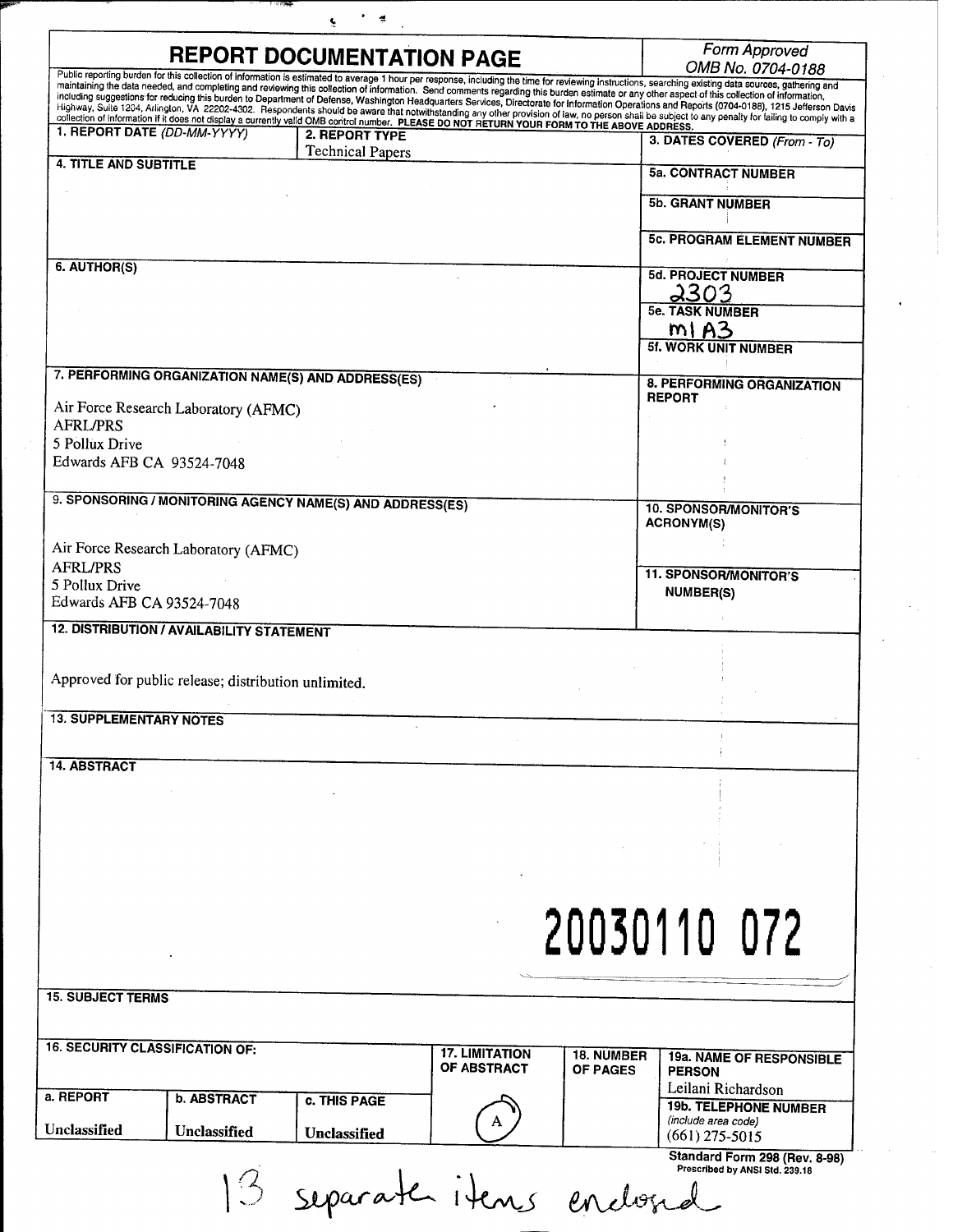$VDT5$ 

3030183

## MEMORANDUM FOR PRS (In-House/Contractor Publication)

FROM: PROI (TI) (STINFO) 8 September 1999

SUBJECT: Authorization for Release of Technical Information, Control Number: AFRL-PR-ED-TP-FY99-0179 Gonzalez, R.I.; Phillips, S.H.; Hoflund, G.B., »In-Situ Oxygen-Atom Erosion Study of a Polyhedral Ohgomenc Silsesquioxane (POSS)-Siloxane Copolymer Using a Novel Hyperthermal Oxygen Atom Source and analysis by X-ray Photoelectron Spectroscopy." JournaI of **Spacecraft & Rockets (Statement A)**

 $\mathcal{L}_{\text{max}}$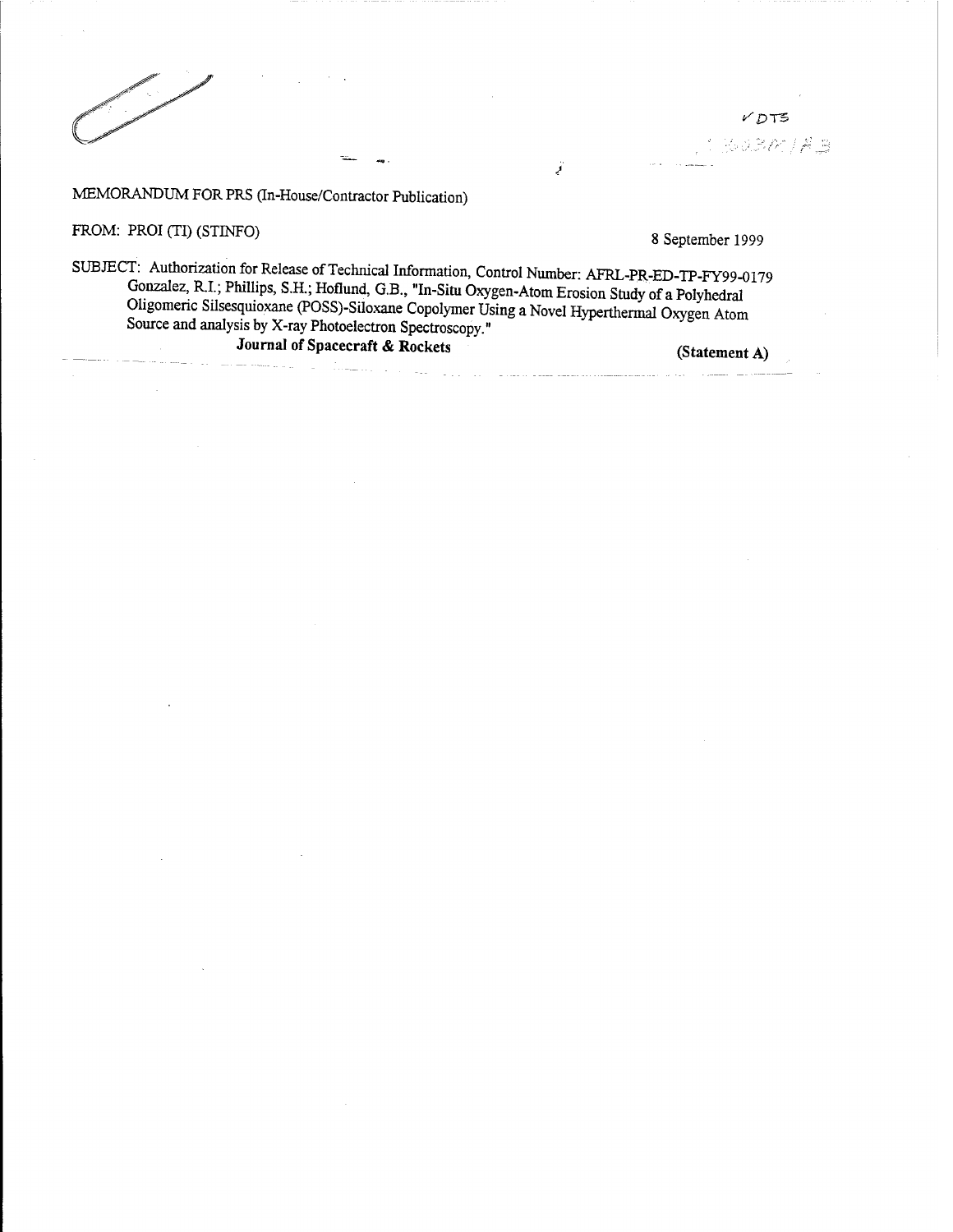In-Situ Oxygen-Atom Erosion Study of a Polyhedral Oligomeric Silsesquioxane (POSS)-Siloxane Copolymer Using a Novel Hyperthermal Oxygen Atom Source and Analysis by X-ray Photoelectron Spectroscopy

> Rene I. Gonzalez and Shawn H. Phillips Air Force Research Laboratory Edwards AFB, CA 93524

Gar B. Hoflund Department of Chemical Engineering University of Florida Gainesville, FL 32611

> DISTRIBUTION STATEMENT A Approved for Public Release Distribution Unlimited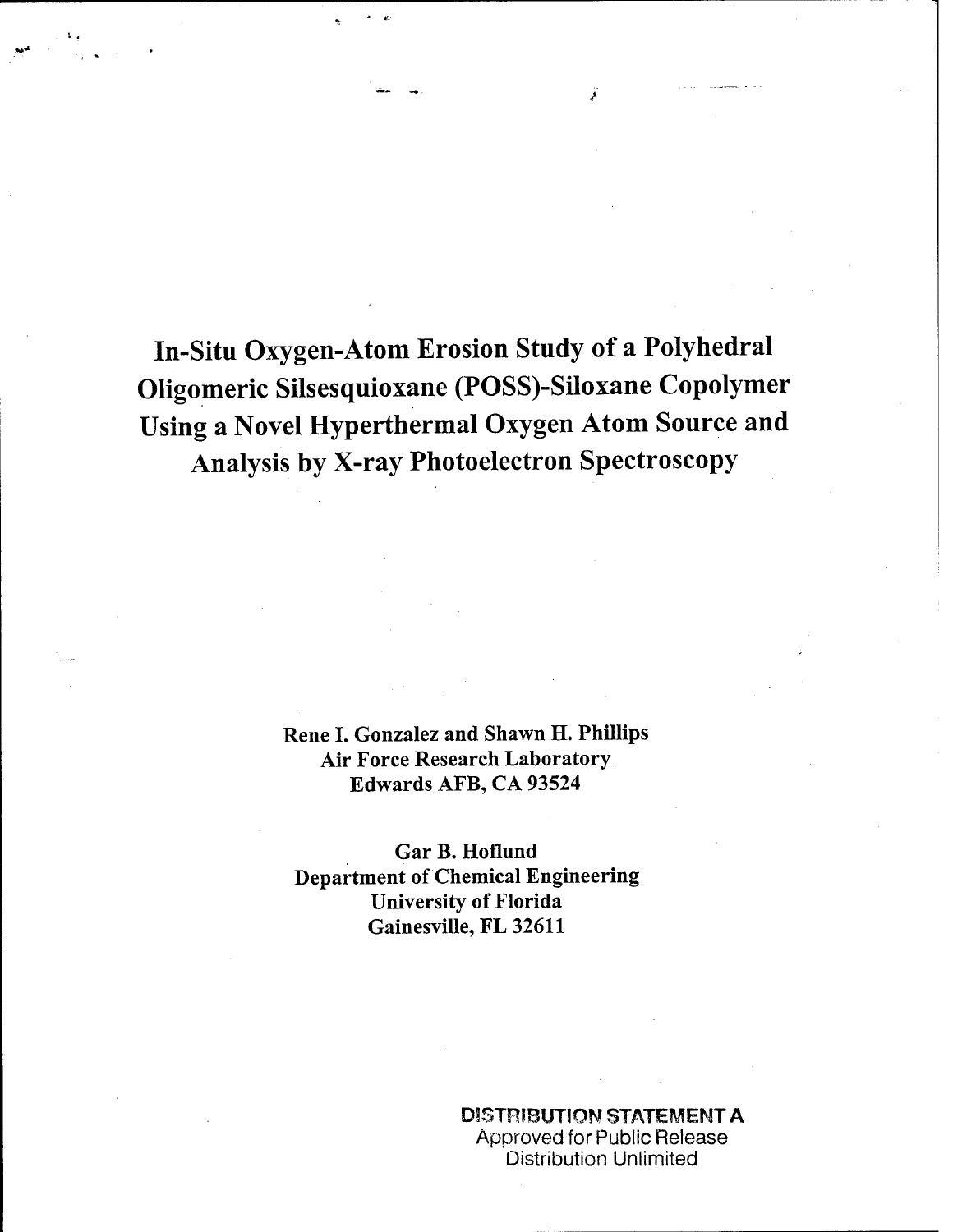### ABSTRACT

The surface of a film of a polyhedral oligomeric silsesquioxane (POSS)-siloxane copolymer has been characterized in-situ using X-ray photoelectron spectroscopy (XPS) before and after exposure to incremental fluences of oxygen atoms produced by a novel hyperthermal oxygen atom source. The data indicate that the atomic oxygen initially attacks the cyclohexyl groups that surround the POSS cage resulting in the formation and desorption of  $CO<sub>2</sub>$  from the surface. The carbon concentration in the near surface region is reduced from 64.1 at% for the as-entered surface to 13.5 at% following 63 *hifyof* Oatom exposure at a flux of  $10^{14}$  O-atoms/cm<sup>2</sup>-s. The oxygen and silicon concentrations are increased with incremental exposures to the  $O_{\bullet}^{\bullet}$  atom flux but the rates of increase slow with increased exposure. The oxygen concentration increases from 18.1 at% for the as-entered sample to 54.0 at% following the 63 hr exposure, and the silicon concentration increases from 17.8 to 32.5 at% after 63 hrs. The data reveal the formation of a silica layer on the surface which serves as a protective barrier preventing further degradation of the polymer underneath with increased exposure to the O-atom flux.

be consistent -<br>either hr or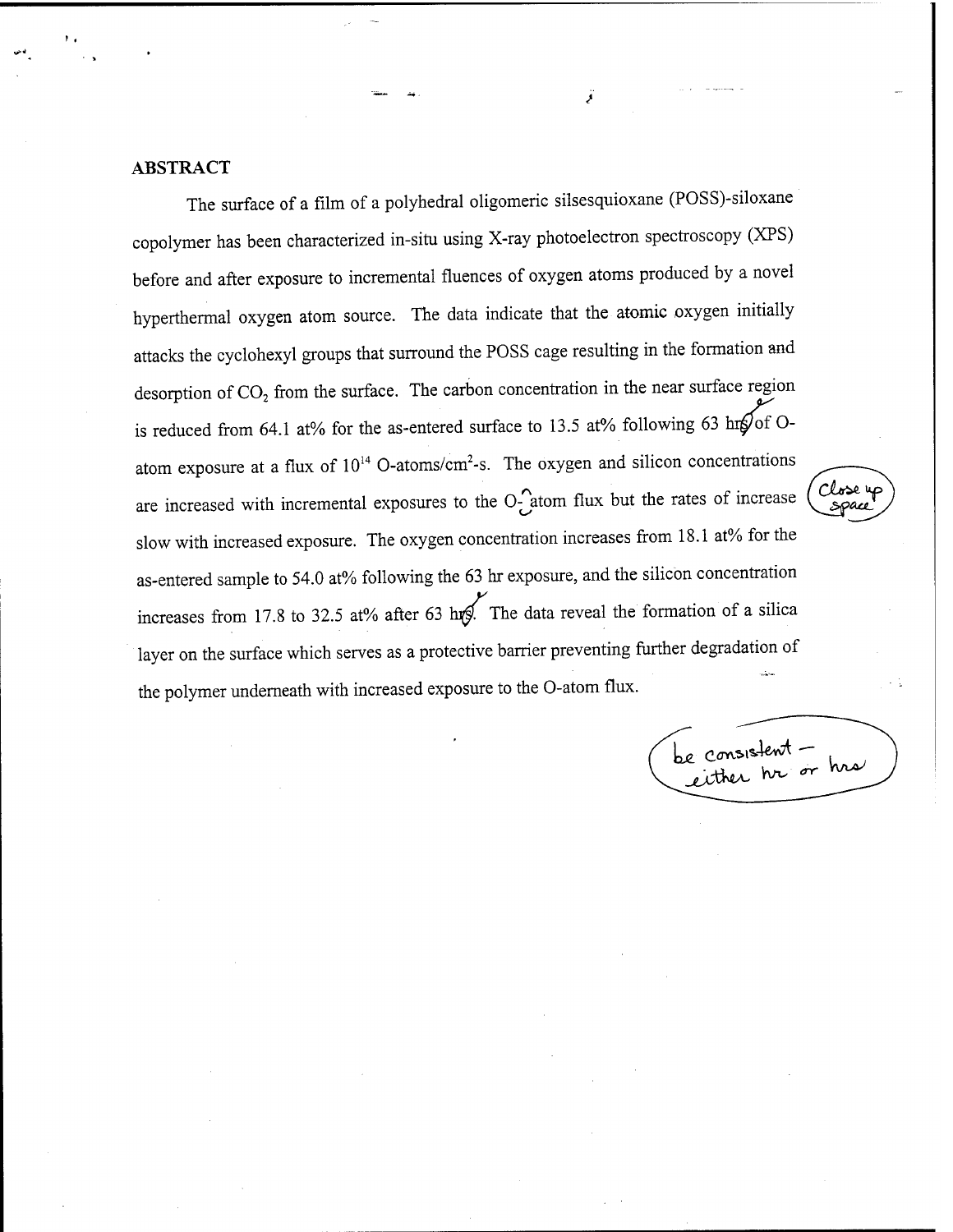### INTRODUCTION

The aggressive conditions present in low Earth orbit (LEO) at altitudes ranging from 200 to 700 km in the ionosphere reduce the longevity of organic materials used in the construction of space vehicles, thereby restricting the number of space-certified materials. The predominant environmental species in LEO responsible for this material degradation is atomic oxygen (AO) (1-4). AO is formed by the dissociation of molecular oxygen by ultraviolet radiation from the sun, resulting in  $a^{\mu}$ AO concentration of approximately  $10^8$  atoms/cm<sup>3</sup>. The reverse reaction in which an oxygen molecule forms from AO does not have a high reaction rate because it requires a teratomic collision. The third O atom is required to carry away the energy released by formation of  $O<sub>2</sub>$ . For this reason the predominant species in LEO is AO. The actual flux of  $\sim 10^{15}$  atoms/cm<sup>2</sup>-s impinging on a spacecraft is high due to orbiting speeds of approximately 8 km/s. At these relative speeds AO particles collide with a kinetic energy of  $\sim$  5 eV (5-8). The effect of AO on spacecraft material degradation has been studied on space exposed *i*  $\lambda$  *i*  $\lambda$  *materials [STS missions and NASA Long Duration Exposure Facility (LDEF)] (9-11)* and in simulation facilities (12-14). In these studies the samples were analyzed by X-ray photoelectron spectroscopy (XPS) but only after exposing the AO-treated samples to air. Recent studies have shown that exposure to air chemically alters the reactive surfaces formed during AO exposure (15,16). Therefore, in-situ AO erosion studies of polymers must be performed to avoid artifacts induced by air exposure.

 $\overline{\phantom{a}}$ 

In this study a thin film of polyhedral oligomeric silsesquioxane (POSS)-siloxane copolymer has been characterized in-situ using XPS before and after incremental exposures to the flux produced by a novel electron stimulated desorption (ESD) atomic oxygen source (17). POSS molecules are hybrid inorganic/organic structures synthesized from the self-condensation reactions of alkyl-trichlorosilanes. Over the last seven years, et al.<br>Lichtenhan and eoworkers have focused on incorporating POSS frameworks into **fraditional polymer systems via copolymerization, grafting and blending processes.<sup>(18</sup>)** fo reference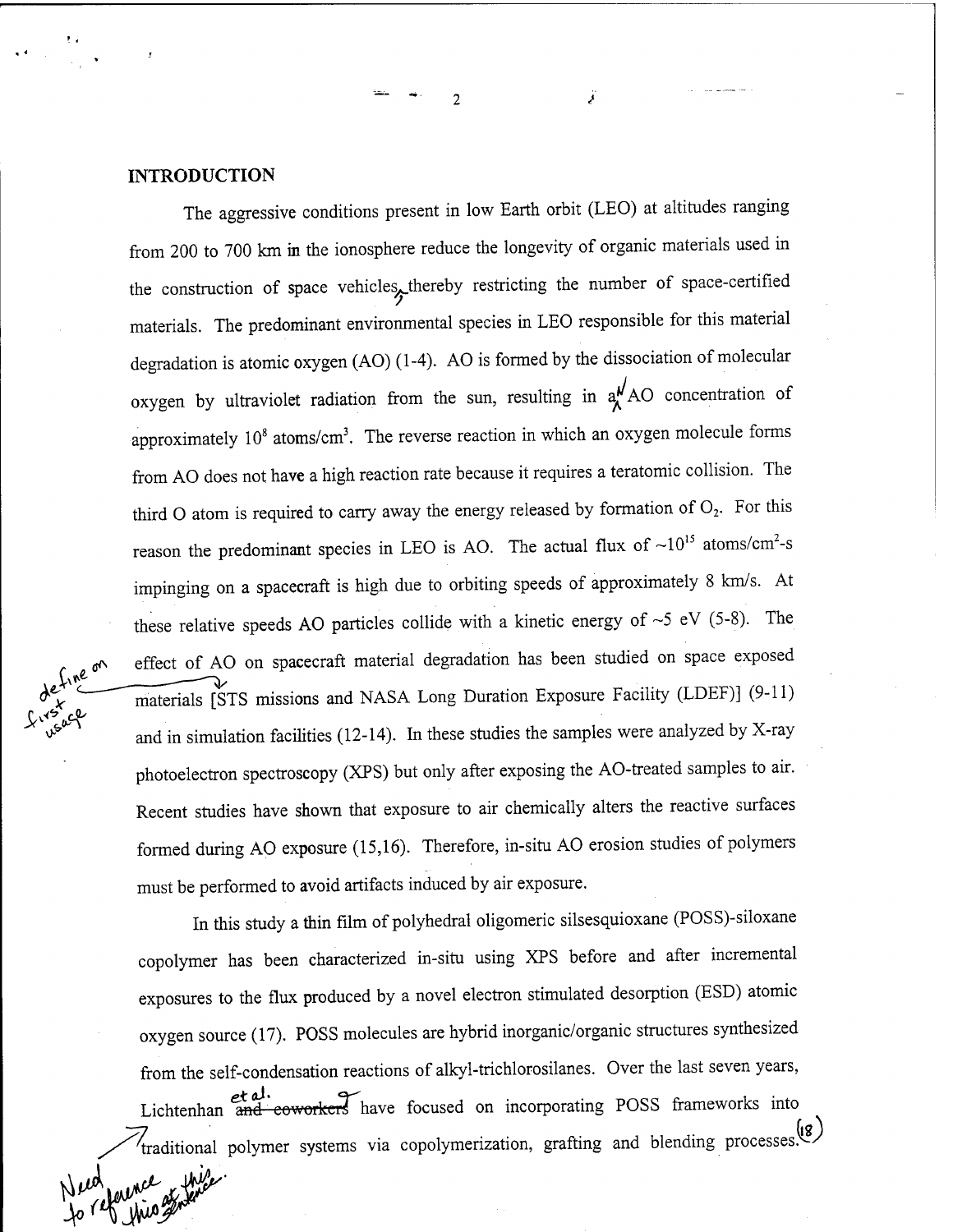They have reported on<br>Significant property enhancements have been reported, for these hybrid polymers including increased use temperature, increased toughness, decreased flammability and increased oxidation resistance  $(+8)$ . These property enhancements are attributed to the nano-level interaction of the POSS framework with the polymer matrix. Traditionally silica fillers have been used in polymer applications requiring alterations in physical and mechanical properties such as tensile strength, abrasion and fatigue resistance. In addition to numerous property enhancements, POSS polymers are lighter weight  $\left(\frac{1}{2}\right)$  2 to addition to numerous property ennancements, POSS porymers are righter weight ( $\frac{1}{2}$ .2.6 g/ml) (19). Unlike 3 *use*<br>1.5 g/ml) while silica fillers have much higher densities ( $\frac{1}{2}$ .4  $\frac{1}{2}$ , 3.6 g/ml) (19). Unli 1.5 g/ml) while silica fillers have much higher densities ( $2.4 \times 2.6$  g/ml) (19). Unlike<br>silica fillers, POSS frameworks can be easily functionalized for polymer compatibility. (no spa silica fillers, POSS frameworks can be easily functionalized for polymer compatibility<br>without significantly affecting processing conditions. Compared to silica fillers, POSS hybrid polymers are able to impart similar property enhancements, including many not possible utilizing filler technology. Previous studies have also shown that Si-0 systems exhibit a superior resistance to AO degradation due in part to their oxophilicity and high bond strength  $(\sim$ 8 eV) (20). However, pure siloxane systems have displayed many disadvantages for space applications, including the generation of volatile cyclic species when exposed to AO that can recondense on optical surfaces (21). This present study details the results obtained from exposing a POSS-polydimethylsiloxane (PDMS) film to a simulated LEO environment. Specifically, it describes the formation of a protective silica layer with exposure to an O-atom flux. This layer serves as a protective barrier preventing further degradation of the underlying polymer with increased AO exposure.

*J -tp'*

*< f-*

### *O-Atom Source Characteristics*

The ESD source used in this study (Model OA10, Atom Sources, Inc.) is ultrahigh vacuum (UHV) compatible, operates with the sample at room temperature and produces a high-purity, hyperthermal, O-atom flux greater than  $10^{15}$  atoms cm<sup>-2</sup> s<sup>-1</sup> at a distance of 5 cm from the sample surface with an O atom:  $O<sup>+</sup>$  ratio of about  $10<sup>8</sup>$ . These sources are superior to plasma sources in that they produce hyperthermal, ground-state 0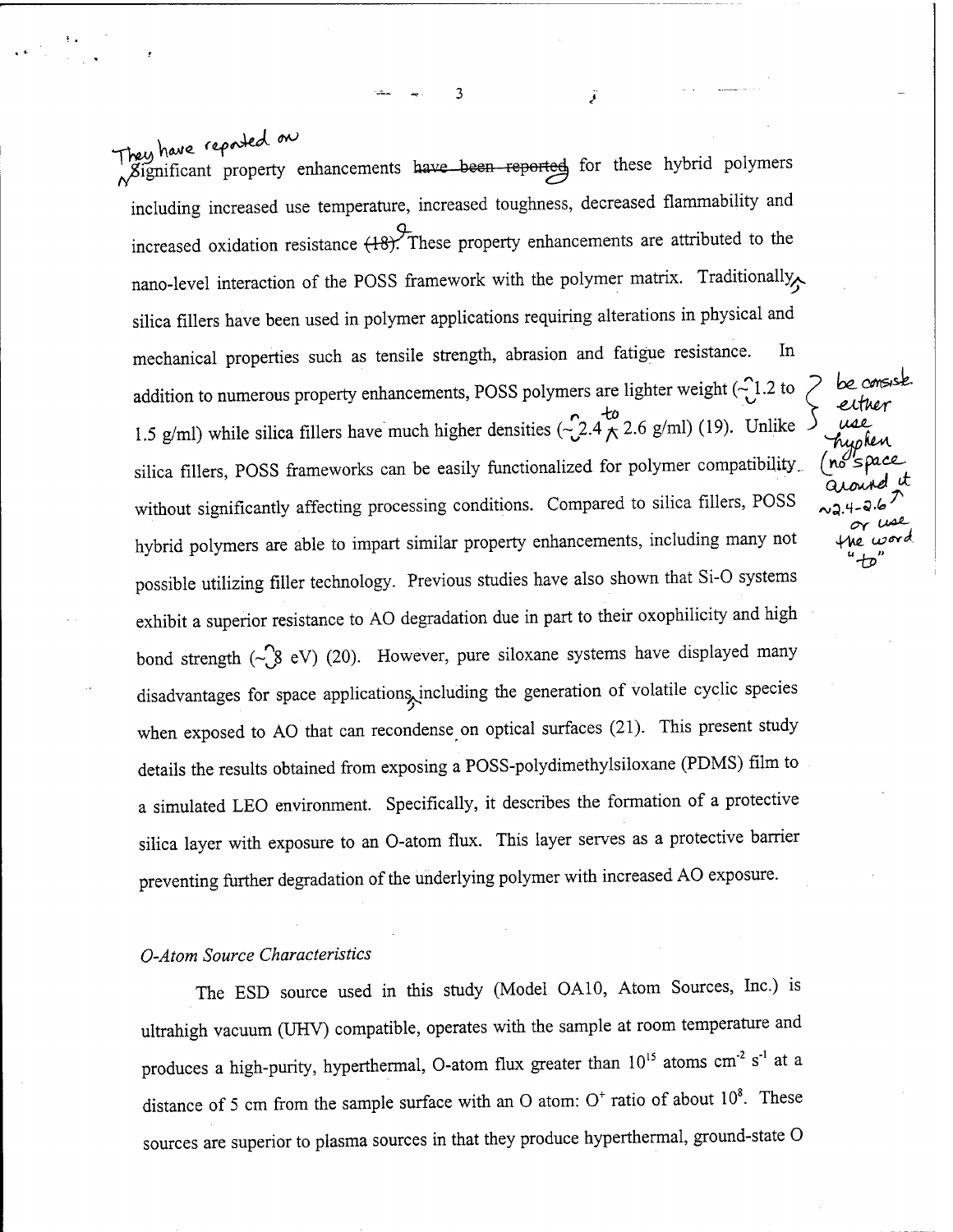atoms and operate at UHV pressures  $(-10^{-9}$  torr) with negligible amounts of other species, including contaminants and UV radiation. Because of the high reactivity of atoms, this O-atom source and a similar H-atom source have been used in numerous surface studies (22-27). The operational concept of the hyperthermal oxygen atom generator is shown in Fig. 1. Ultrahigh purity molecular  $O_2$  dissociatively adsorbs on a metallic Ag alloy membrane at the high-pressure side and permeates at elevated temperature (~400°C) to the UHV side. There the adsorbed atoms are struck by a directed flux of primary electrons, which results in ESD of O atoms forming a continuous flux. Many processes have to function in series at sufficiently high rates for the system to work, including dissociative adsorption of the molecular gas on the metal surface, permeation of atoms through the membrane, and formation of the neutral flux by ESD. Based on the measured ion energy distribution and mass spectrometric experiments, the neutral energy distribution is believed to have a maximum at about 5 eV with a full width at half maximum of about 3,6 eV (28).

### EXPERIMENTAL

# $Preparation$  *of the POSS-PDMS copolymer*

The POSS siloxane copolymer used in this study shown in Fig. 2a was synthesized using a method similar to that described by Lichtenhan et a $\frac{1}{2}(29-30)$ .  $\left(\frac{5.00}{8}\right)$ (4 54 mmol) of the diol-silsesquioxane monomer shown in Fig. 2b was dissolved in 10 ml of  $\widehat{H}$  a 50<sup>2</sup>  $\widehat{H}$  ml flask to which 1.98 g (4.54 mmol) of bis(dimethylamino)polydimethylsiloxane (approximately 4.9 silanes per oligomer, Mw=435.5 g/mol) was added with an additional 15 ml of THF. The reaction was stirred and heated to 65°C under nitrogen for 48 hrs. The polymer was then precipitated into 350 ml of methanol, stirred for 2 hrs, filtered and air dried for 12 hrs. To end cap the polymer with trimethylsilane, it was dissolved in 25 ml of THF with an excess of  $N$ , $N$ -

Refund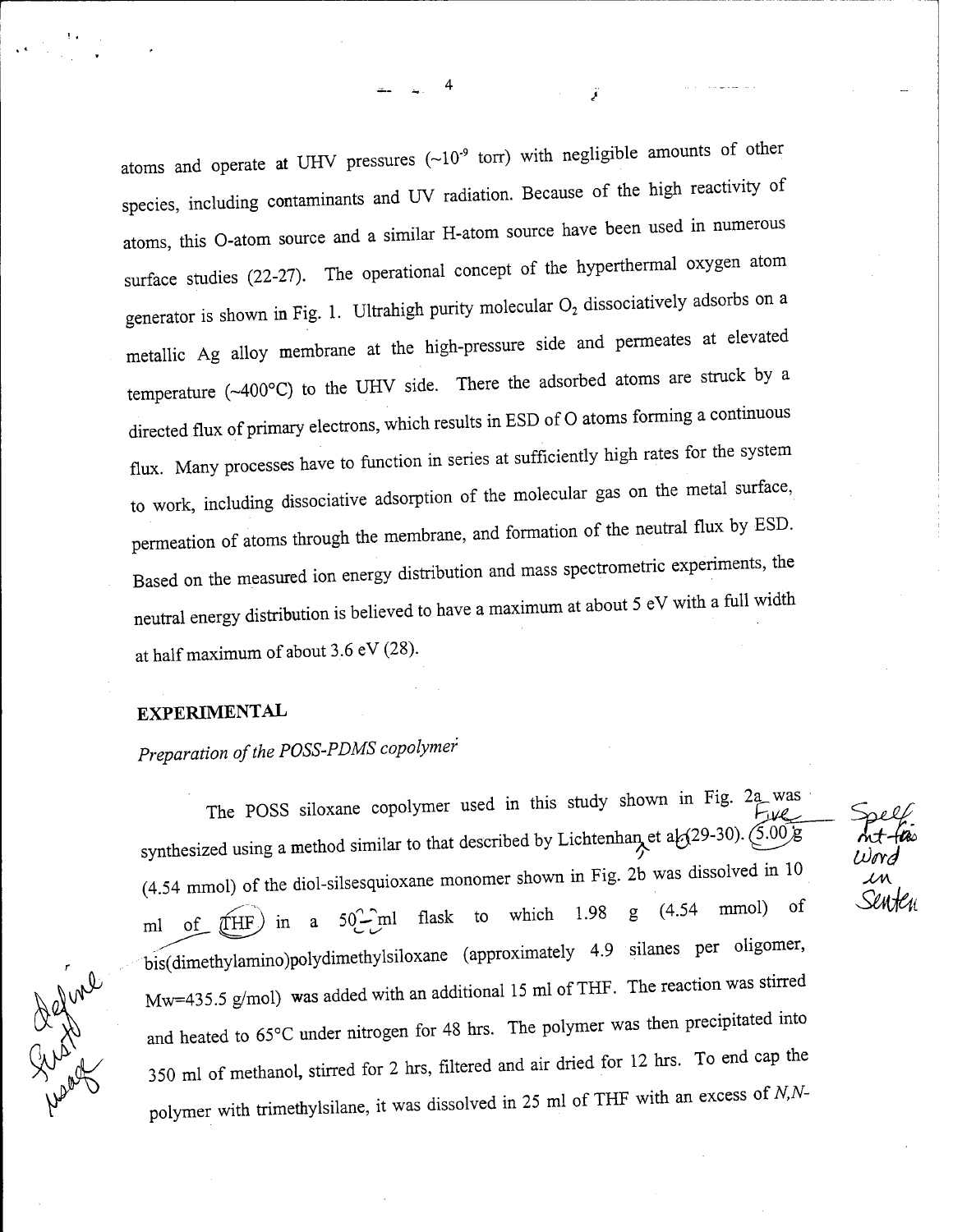(dimethylamino)trimethylsüane and reacted at 65°C under nitrogen for another 48 hrs. The polymer was again precipitated into 350 ml of methanol. After decanting the solvent, fresh methanol with dilute HC1 was added to neutralize any excess amine. The solution was again decanted and the remaining white solid, dried under vacuum for  $\chi$ hrs, producing a yield of 6.27 g (95% theoretical yield). Molecular weights were determined from multi-angle laser light scattering measurements obtained from a DAWN-F detector (Wyatt Technologies) equipped with a (GPC column, Mn = 62,000, Mw = 118,000, degree of polymerization = 43. Analysis of the <sup>29</sup>Si  $\widehat{NMR}$  data gives a degree of polymerization of 38 and shows on average 4.8 SiOMe<sub>2</sub> groups per repeat unit.  $^{29}Si$ NMR 7.2 ppm (singlet, Me<sub>3</sub>Si -endgroups, 2.0) - 21.5 ppm (multiplet, Me<sub>2</sub>Si-O, 184) -66.39, - 68.13, - 68.20, -69.51 ppm (4 singlets, POSS, 305.6).

# *Preparation of thin films by solvent casting*

Thin films of the trimethylsilane terminated PDMS POSS were made by dissolving 100 mg of the coarse powder in 15-20 mL of THF, solvent casting onto 1 cm x <sup>1</sup> cm aluminum substrates and drying at room temperature for 24 hrs. The aluminum substrates were prepared and cleaned with soap and water, DI water followed by ultrasonic cleaning in acetone, trichloroethylene, acetone and ethanolyespectively.

### *Surface Characterization*

**&**  $\mathcal{L}^{\mathcal{A}}_{\Lambda}$ *&* **<f/y**

A solvent casted PDMS-POSS film was wiped with isopropanol and inserted into the UHV chamber (base pressure <10<sup>-10</sup> torr). (XPS was performed using a double-pass cylindrical mirror analyzer (DPCMA) (PHI Model 25-270AR). APS survey spectra were taken in the retarding mode with a pass energy of 50 eV, and high-resolution XPS spectra were taken with a pass energy of 25 eV using Mg  $K\alpha$  X-rays (PHI Model 04-151  $\underset{\mathscr{L}}{\times}$ -ray source). Data collection was accomplished using a computer interfaced, digital pulsecounting circuit (31) followed by smoothing with digital-filtering techniques (32).

Keteri<br>Fried on Theory<br>Senten

space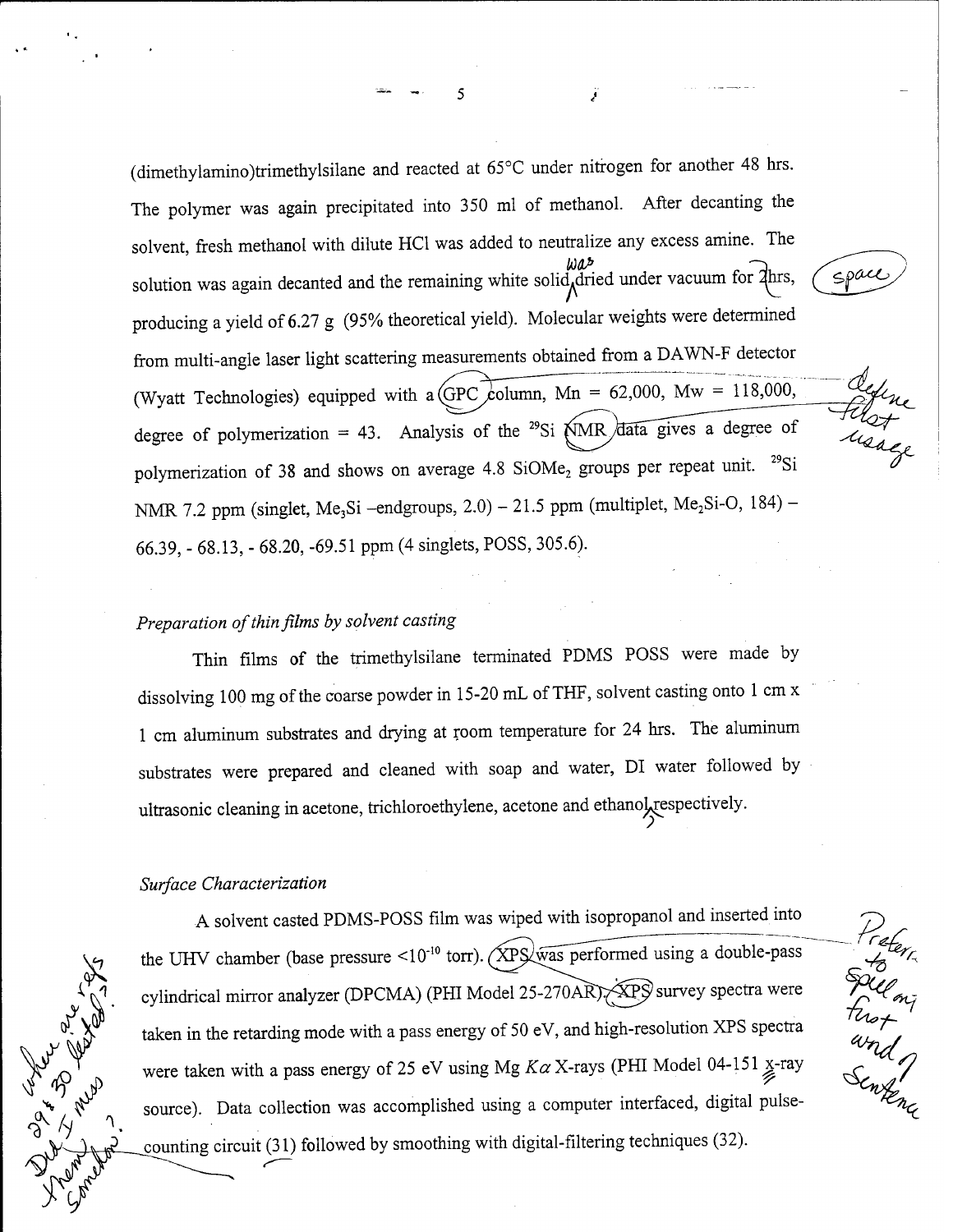The sample was tilted 30 deg off the axis of the DPCMA, and the DPCMA accepted electrons emitted into a cone 42.6 6 deg off the DPCMA axis.

6

 $Ve$ <sup> $\sim$ </sup>

*4?*

need to separate it

*hki.*

V

*i*

XPS spectra were first obtained from the as-entered, solvent-cleaned sample. The sample was then transferred into an adjoining UHV chamber that houses the ESD 0 atom source via a magnetically coupled rotary/linear manipulator. There the surface was exposed to a hyperthermal O flux and re-examined without air exposure after total exposure times of 2 hrs, 24.6 hrs, and 63 hrs. The approximate normal distance between the sample face and source in this study was 15 cm, at which distance the flux was about  $2.0 \times 10^{13}$  atoms/cm<sup>2</sup>-s for the instrument settings used. The sample was maintained at room temperature during the-atom exposures with a slight temperature increase to  $50^{\circ}$ C due to exposure to the X-ray source during XPS data collection. The substrate temperature was determined using a chrome-alumel thermocouple. After the 63-hr AO exposure, the sample was exposed to air (room temperature,  $\sim$ 22°C, relative humidity ~AO %) for 4.75 hrs and again examined using XPS.

# RESULTS AND DISCUSSION

XPS survey spectra obtained from an as-received, solvent-wiped POSS-PDMS surface before and after the 2, 24.6 and 63-hr O-atom exposure are shown in Fig.  $\hat{f}$   $\hat{f}$  a to  $\hat{d}$ ,  $\hat{f}$ , respectively. Spectrum e in Fig. 3 was taken after the  $4.75$ <sub> $\pi$ </sub>hr air exposure following the  $63\pi$ hr O-atom treatment. The peak assignments shown in Fig. 4 pertain to all five spectra. The predominant peaks apparent in these spectra include the C Is, O Is, Si 2p, Si 2s, O 2s and O Auger peaks. Significant changes in relative peak heights are observed for the C, O, and Si features following the O-atom exposures. An estimate of the near surface composition has been calculated from the peak heights in the survey spectra by assuming that this region is homogeneous and using published atomic sensitivity factors (33). The compositions determined in this manner are presented in Table 1 for the asentered, O-exposed and air exposed surfaces. The O 1s-to-Si 2p atomic ratio is 1.01 for goes afterbefor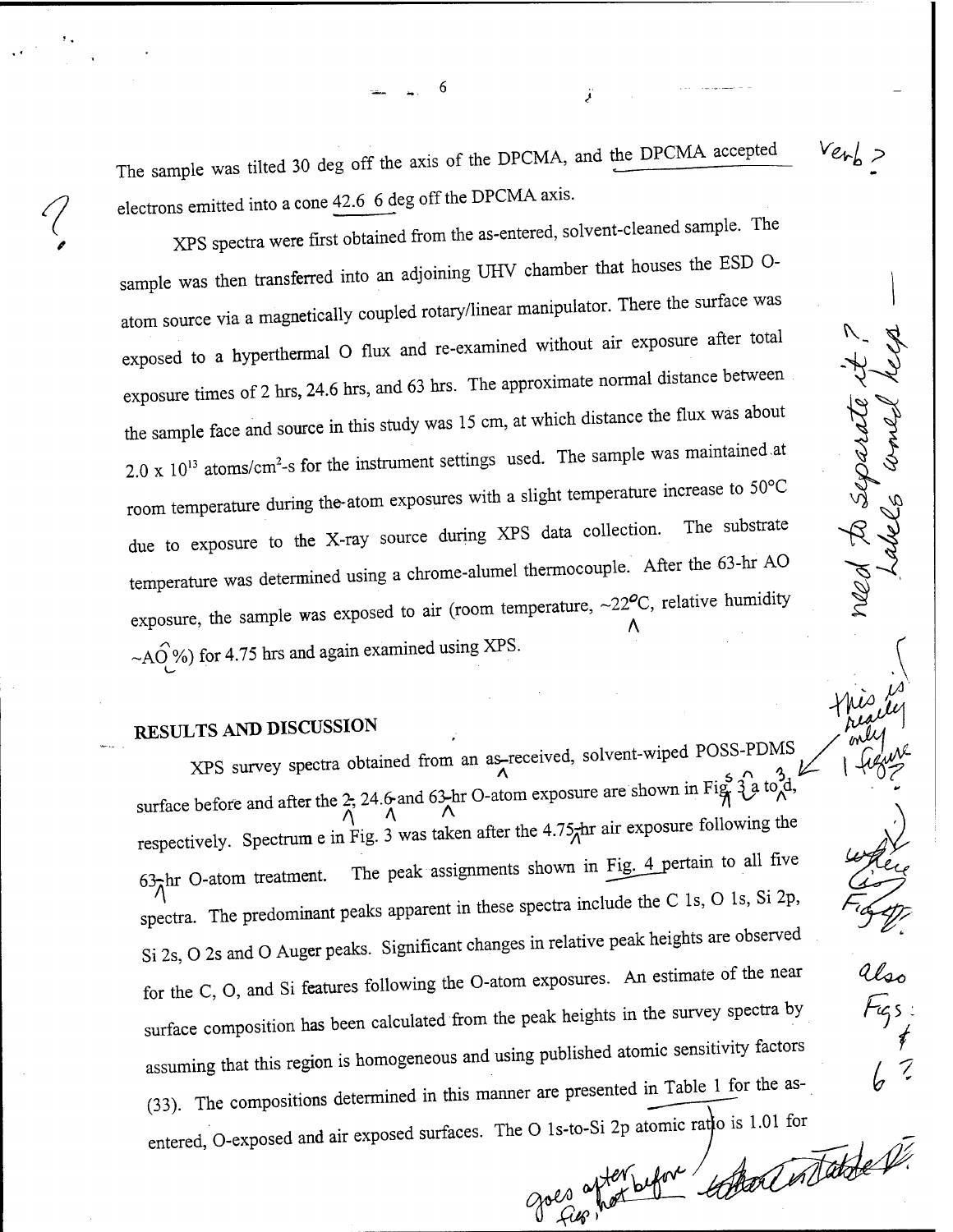the as-entered sample, and it is increased to 1.84 $q$ and then reduced to 1.66 and remains at 1.66 after the 2-, 24.6-and 63-hr O-atom exposures, respectively. After the 4.75 hr air  $\lambda$   $\lambda$   $\lambda$   $\lambda$   $\lambda$ exposure, the O ls-to-Si 2p atomic ratio increases to 2.00. These increases in the 0 lsto-Si 2p atomic ratio resulting from exposure to the  $O$ -atom flux is characteristic of the formation of  $SiO<sub>2</sub>$  and is consistent with the high resolution spectra that follow. A significant reduction in the C 1s peak is observed as a result of the incremental exposures to the O-atom flux. The near-surface C concentration decreases from 64.1 at% for the asentered sample to 13.5 at% after the 63-hr exposure. This decrease in C is due to the reaction of C in the near-surface region with O to form  $CO<sub>2</sub>$ . A slight increase in the carbon contribution to 18.1 at% is observed after exposing to air for 4.75 hrs, probably due to the adsorption of C-containing molecules from the air. Hydrogen in the POSS would also react with the AO to form water which would desorb.

**U**

*(so crr*

*(OMS)*

*7 a*

High-resolution XPS C 1s, O 1s and Si 2p obtained from the as-received, solvent *s~\*wiped surface before and after the 2- 24-and 63-hr O-atom exposures are shown in spectra *(\* A A a-d of Figs. 4, 5 and 6 respectively. Spectrum e was obtained after the 4.75<sup>th</sup> air exposure following the 63 hr O-atom exposure. Variations in peak shapes and positions are observed between the nonexposed, O-atom-exposed, and air-exposed surfaces indicating that the chemical species distribution is altered by exposure to the O-atom flux and then to air.

**Max** Compton

The C 1s peak shown in Fig. 4a, is centered at 285.2 e $\sqrt{\ }$  indicating that the predominant form of carbon present for the as-entered sample is in the form of a fully substituted hydrocarbon, i.e. the cyclohexyl groups on the POSS cage. (34) In spectra bd, the C Is peak becomes broader and the peak center shifts to lower binding energy (BE) with increasing exposure to the O-atom flux. After the  $63<sub>7</sub>hr$  exposure, the C 1s has a BE of 284.4 eV. This value is characteristic of methyl groups on the PDMS chain (34). The fact that these changes coincide with a decrease in the total carbon concentration in the near surface region from 64.1 to 13.5 at% implies that the cyclohexyl groups are being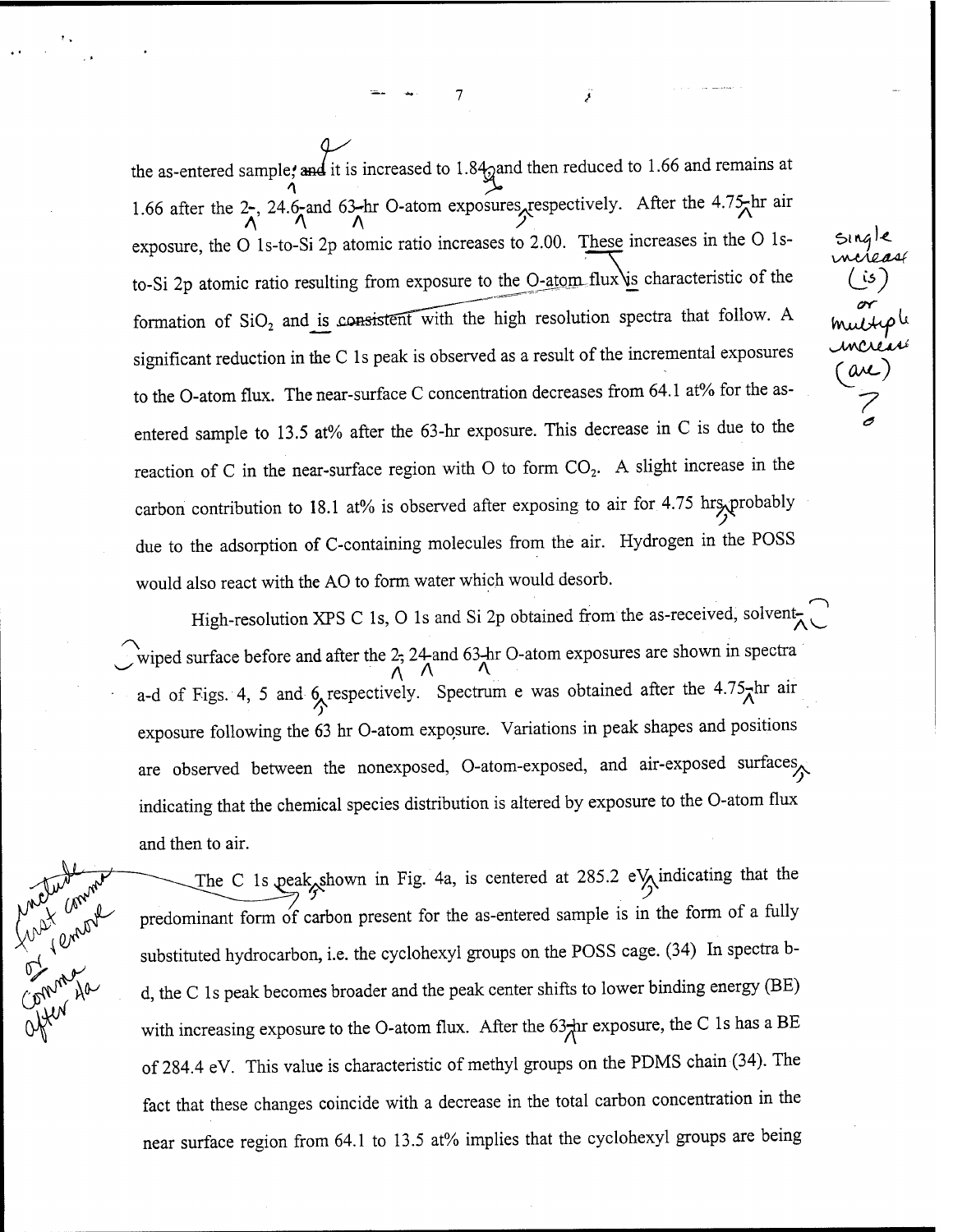removed selectively and leaving the methyl groups. This is due to the relative size of the *^Ju* POSS cage (1.5 nm) compared to the PDMS chain as shown in figure 2. Small shoulders are visible on the high BE side of the C 1s peak in spectra b, c and d. These probably are due to species such as alcohols, formaldahydes (BE  $\sim$ 286.0 to 287.7 eV) and organic acids (BE  $\sim$ 287.5) which form by reaction with the O-atom flux. Exposure to air (spectrum e) produces an increase in the shoulder near 285.0 eV. The O-atom exposure results in reactive surface sites which apparently adsorb hydrocarbons from the air. This observation is consistent with an increase in the C concentration after the air exposure as shown in Table 1.

ጸ

The O Is spectra obtained from the sample after the various treatments are shown in Fig. 5. These peaks are broad indicating that various chemical states of oxygen are present. After the 2-hr exposure to the O-atom flux, the contribution from oxygen is significantly increased from 18.1 to 38.0 at%, and then increases further to 47.6 and 54.0 at% after the 24-hr and 63-hr exposures respectively. However, the peak shapes and  $\Lambda$ positions do not change much with treatment indicating that the O-containing species have closely spaced O Is BEs. A previous XPS study of PDMS has shown that the oxygen in the PDMS chain has a BE of 532.0 eV (34) while  $SiO<sub>2</sub>$  has a BE of between 532.5 eV. (35)

The Si 2p peaks obtained from the sample after the various treatments are shown in Fig. 6. Similar to the O Is peak, the Si 2p peak for the as-entered sample (spectrum a) is broad<sub>M</sub>indicating the presence of several chemical states of silicon. This peak is centered at a BE of 102.7 eV which corresponds to  $\text{RSiO}_{1.5}$  in the POSS cage. However, spectra b, c and d reveal the formation of a  $SiO<sub>2</sub>$  layer with incremental exposures to the O-atom flux. The fact that little difference is observed in the spectra obtained after the 24-hr and 63-hr exposures indicates that this silica layer forms a protective barrier on the surface which prevents further degradation of the polymer with longer exposure to the Oatom flux. The 5-eV AO is not energetic enough to penetrate more than one or two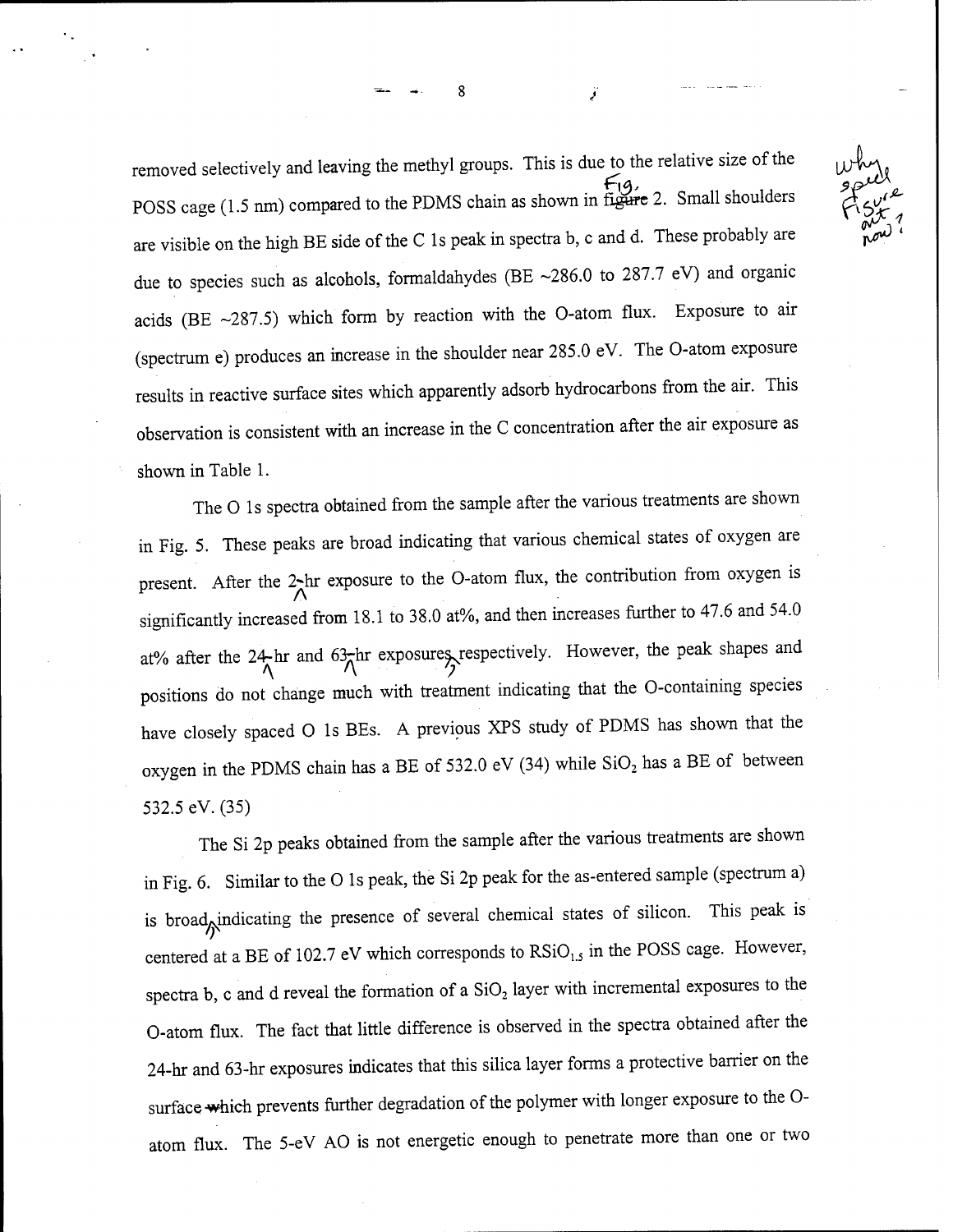atomic layers into the polymer while XPS probes as deeply as 30 or more atomic layers beneath the surface. The significant compositional changes observed indicate that most of the near-surface region examined by XPS is altered by the AO exposure. The chemical reactions which form  $CO<sub>2</sub>$  and  $H<sub>2</sub>O$  are exothermic so the local surface temperature may be relatively high. This  $\overleftarrow{f}$  and the fact that the AO induces a chemically induced driving force result in diffusion of subsurface C and H to the surface where they react with the AO. This mechanism is responsible for the subsurface compositional alterations observed using XPS.

### **CONCLUSION**

The surface of a film of a polyhedral oligomeric silsesquioxane-siloxane copolymer has been characterized in-situ using XPS before and after exposure to different fluences of oxygen atoms produced by a novel hyperthermal oxygen atom source.

The XPS data indicate that exposure to the O-atom flux reduces the carbon content on the surface from 64.1 to 13.5 at% after a 63 hr exposure to an O-atom flux of  $10^{14}$  atoms/cm<sup>2</sup>-*L***<sub>S</sub>**<br><u>*L*<sub>S</sub></del><br> *L***<sub>S</sub></del><br>
<b>**<br> </u>  $\zeta$ . The oxygen and silicon concentrations in the near-surface region determined using XPS increases with increasing exposure to the O flux. The oxygen-to-silicon ratio increases from 1.01 for the as-entered sample to 1.66 after 63 hrs of O-atom exposure,' **A.** 9^and after exposure to air this ratio increases to 2.00. High resolution XPS data suggest that the atomic oxygen initially attacks the cyclohexyl groups on the POSS cage forming  $CO<sub>2</sub>$  which desorbs. Increased exposure to the O-atom flux results in the formation of a silica layer on the surface which acts a protective barrier preventing further degradation of the underlying polymer. Exposure to air results in the adsorption of hydrocarbon

species on the surface.<br>B = 155 a disminary section and a conclusion section

*<sup>7</sup> / yjtf-jfc /^^^f~*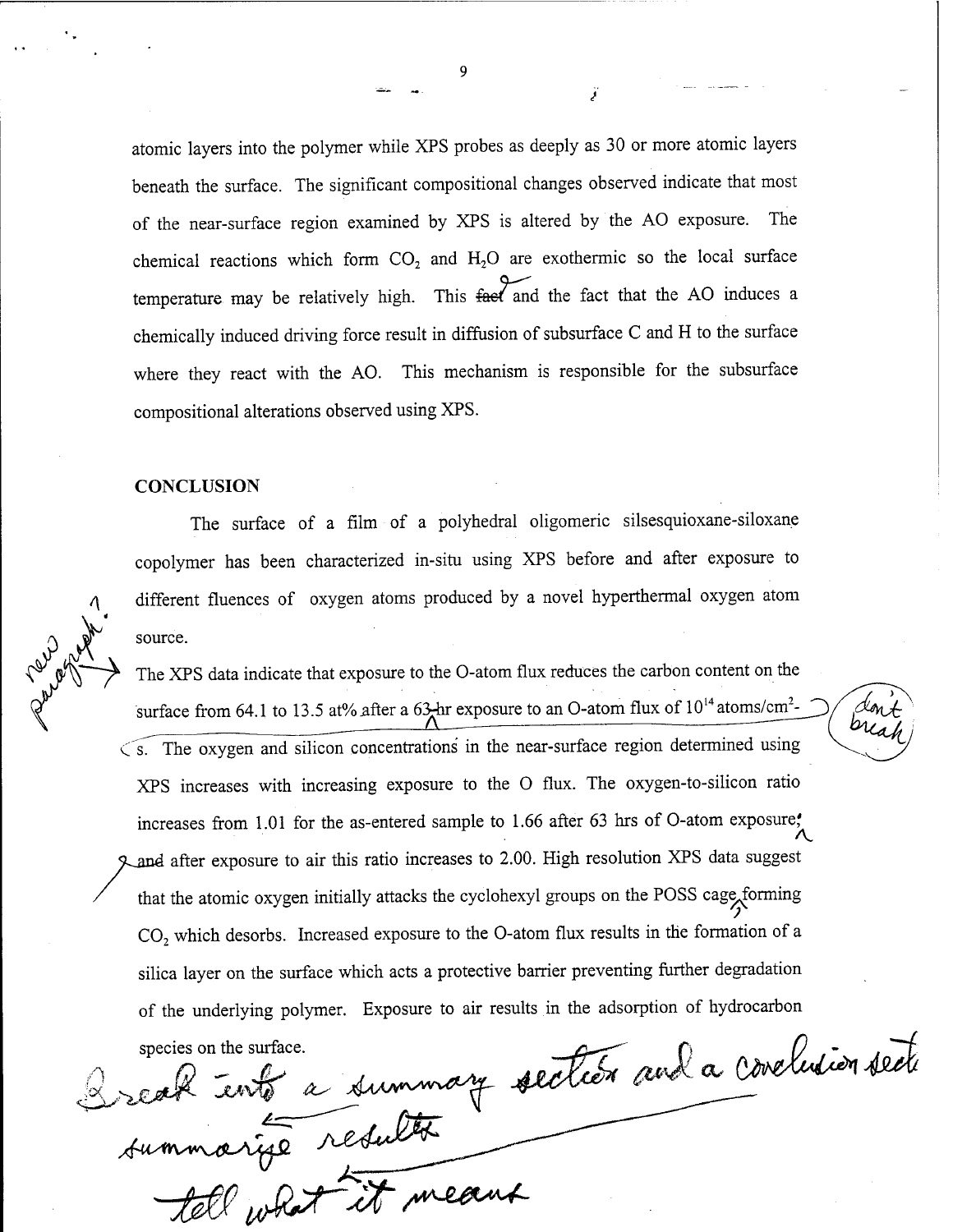# **ACKNOWLEDGMENT**

The authors appreciate the efforts of Dr. Tim Haddad with regard to polymer synthesis and technical advice from Dr. Kevin Chaffee.

**10**

ÿ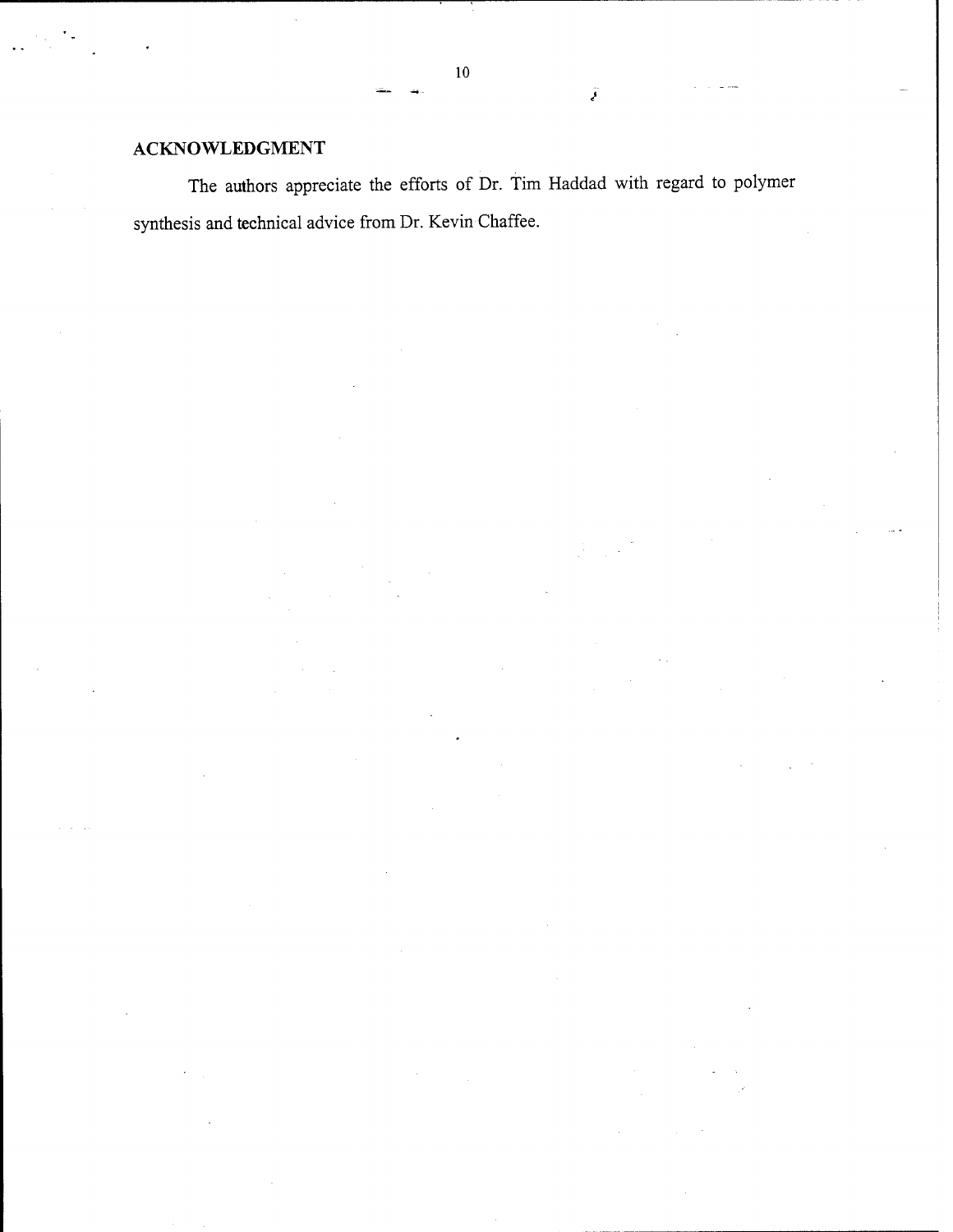| Surface                       |      | Composition, at% |      |  |
|-------------------------------|------|------------------|------|--|
| Sample Treatment              |      |                  | Si   |  |
| As entered, solvent cleaned   | 18.1 | 64.1             | 17.8 |  |
| 2-h O-atom exposure           | 38.0 | 41.3             | 20.7 |  |
| 24-h O-atom exposure          | 47.6 | 23.7             | 28.6 |  |
| 63-h O-atom exposure          | 54.0 | 13.5             | 32.5 |  |
| 4.75-h air exposure following | 54.6 | 18.1             | 27.3 |  |
| 63-h O-atom exposure          |      |                  |      |  |

 $\mathcal{L}$ 

**Table 1 Near-surface composition determined from XPS data obtained from the as-entered, solvent cleaned, O-atom and air-exposed POSS-PDMS sample**

Ï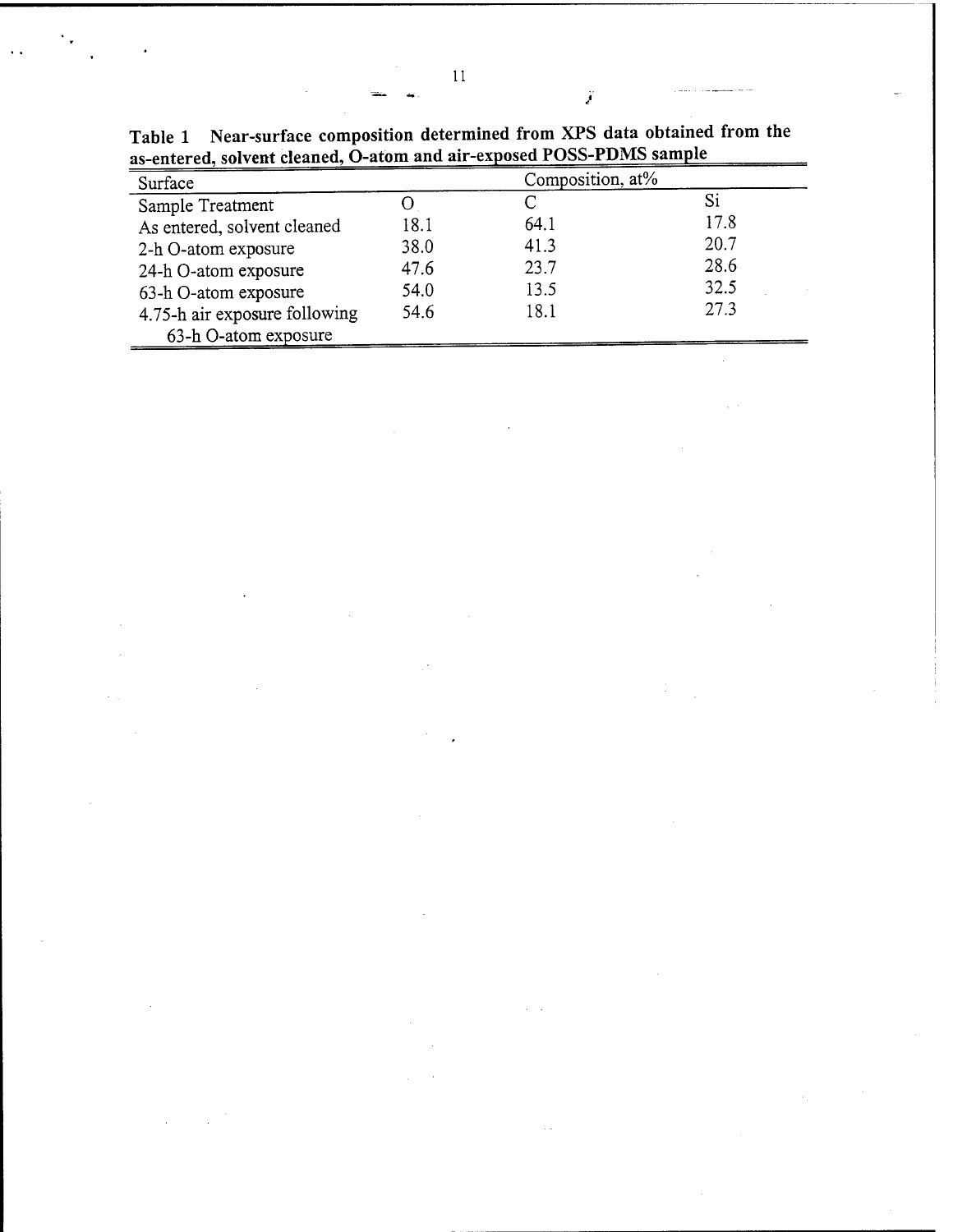### REFERENCES

- 1. Koontz, S. L., Leger, L. J., Rickman, S.L., Hakes, C. L., Bui. D. T., Hunton D. E., and Cross, J. B., "EOIM-III Mass Spectroscopy and Polymer Chemistry: STS46, July-August 1991," *Journal of Spacecraft and Rockets*, Vol. 32, No. 3, 1995, pp. 473-478.
- 2. Cross, J. B., Koontz, S. L., and Hunton, D. E., "Flight Mass-Spectrometer Calibration in a High-Velocity Atomic-Oxygen Beam," *Journal of Spacecraft and Rockets,* Vol. 32, 1995, pp. 496-501.
- 3. Jursa, A. E. (ed.), "Handbook of Geophysics and the Space Environment," Air Force Goephysics Lab., U. S. Air Force (National Technical Information Service), 1985, Chap. 14, pp. 14-39.
- 4. Hedin, A. E., "Revised Thermospheric Model Based on Mass Spectrometer and Incoherent Scatter Data: MSIS-83," *Journal of Geophysical Research,* Vol. 88, 1983, pp.10170-10188.
- 5. Reddy, M. R," Review Effect of Low Earth Orbit Atomic Oxygen on Spacecraft Mateials," *Journal ofMaterials Science,* Vol. 30, 1995, pp. 281-286.
- 6. Packirisamy, S., Schwan, D., and Litt, M. H., "Review Atomic Oxygen Resistant Coatings for Low Earth Orbit Space Structures," *Journal of Materials Science,* Vol. 30, No. 2, 1995, pp. 308-320.
- 7. Koontz, S. L., Albyn, K., and Leger, L. J., "EOIM-III Mass Spectroscopy and Polymer Chemistry: STS46, July-August 1991," *Journal of Spacecraft and Rockets,Vol.* 28, 1991, pp. 315-323. *......*
- 8. Reddy, M. R., Srinivasamurthy, N., and Agrawal, B. L., "Effect of the Low-Earth-Orbit Atomic Oxygen Environment on Solar-Array Materials," *ESA Journal,Vo\.* 16, 1992, pp. 193-208.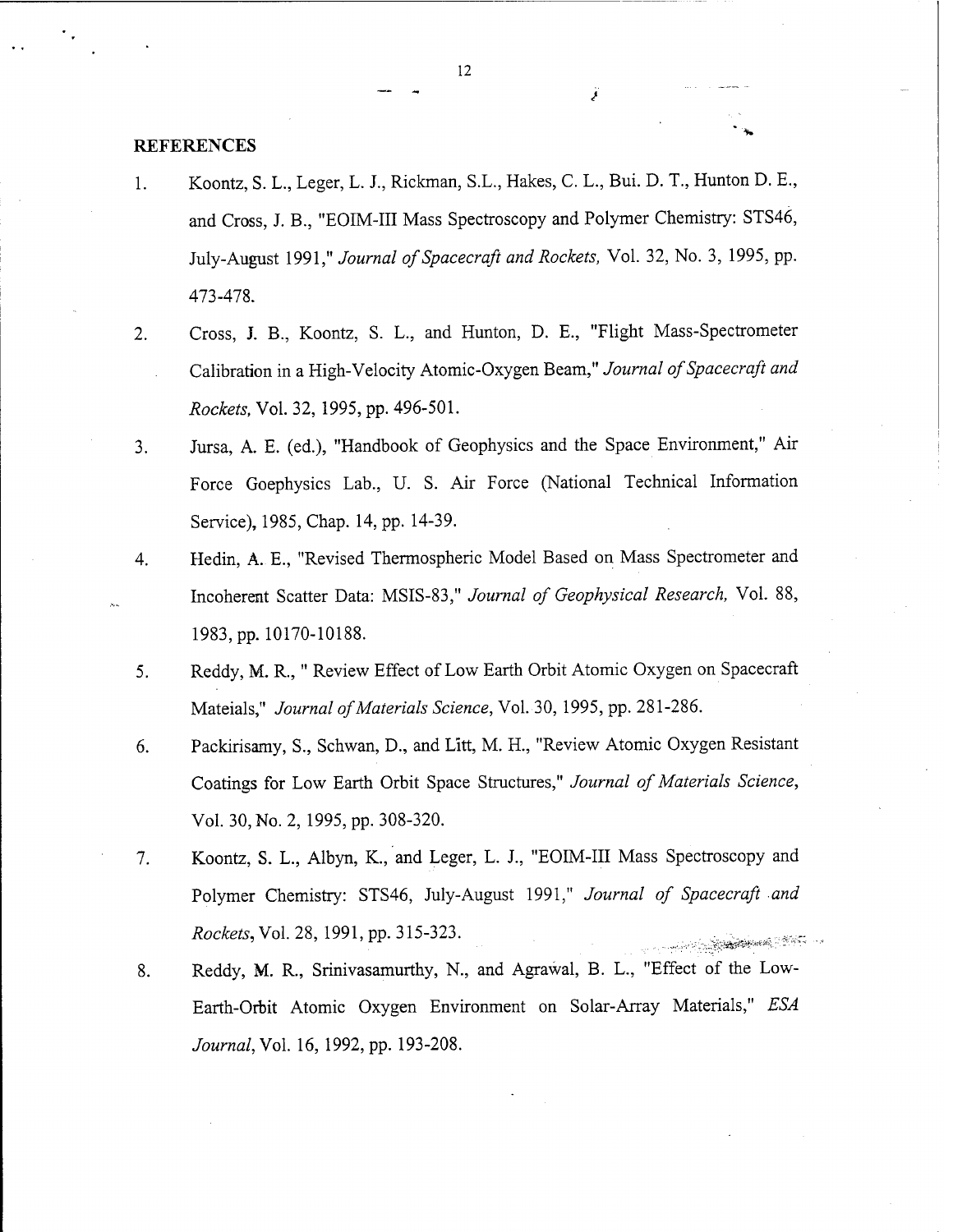- 9. Koontz, S. L., Albyn, K., Leger, L. J., Hunton, D. E. , Cross, J. B., and Hakes, C. J., "EOIM-III Mass Spectroscopy and Polymer Chemistry: STS46, July-August 1991," *Journal ofSpacecraft and Rockets,* Vol. 32, No. 3, 1995, pp.483-495.
- 10. deGroth, K. K., and Banks, B. A., "Atomic Oxygen Undercutting of LDEF Aluminized-Kapton Multilayer Insulation," 1st LDEF Post-Retrieval<br>Symposioum, Kissimee, FL, June 1991. (*Umplete proceedines*) Symposioum, Kissimee, FL, June 1991.
- 11. Banks, B. A., Rutledge, S. K., deGroth, K.K., Mirtich, M. J. Gebauer. L., Olle, R., and Hill, C. M., "The Implication of the LDEF Results on Space Freedom Power System Materials," 5th International Symposium on Materials in a Space Environment, Cannes-Madelieu, France, Sept. 1991.
- 12. Tennyson, R.C., "Atomic Oxygen Effects on Polymer-Based Materials, " *Canadian Journal ofPhysics,* Vol. 69, 1991, pp. 1190-1194.
- 13. Cazaubon, B., Paillous, A., Siffre, J., and Thomas, R., "Five Electron Volt Atomic Oxygen Pulsed Beam Characterization by Quadraupolar Mass Spectrometry," *Journal ofSpacecraft and Rockets,* Vol. 33, No. 6, 1996, pp. 870-876.
- 14. deGroh, K. K., Terlep, J. A., and Dever, T. M., "Atomic Oxygen Durability of Solar Concetrator Materials for Space Station Freedom," NASA TM 105378, 1990.
- 15. Grossman, E., Lifshitz, Y., Wolan, J. T., Mount, C. K., and Hoflund, G. B., "In Situ Erosion Study of Kapton Using a Novel Hyperthermal Oxygen Atom Source," Journal of Spacecraft and Rockets, Vol. 35, No. 6, 1998, pp. 75-78.
- 16. Wolan, J. T., and Hoflund, G. B., "Chemical and Structural Alterations Induced at Kapton Surfaces by Air Exposure Following Atomic Oxygen or IkeV Ar+ Treatments," Journal of Vacuum Science and Technology, A 17(2), 1999, pp. 562-564.

*jMf*

**13**

تحج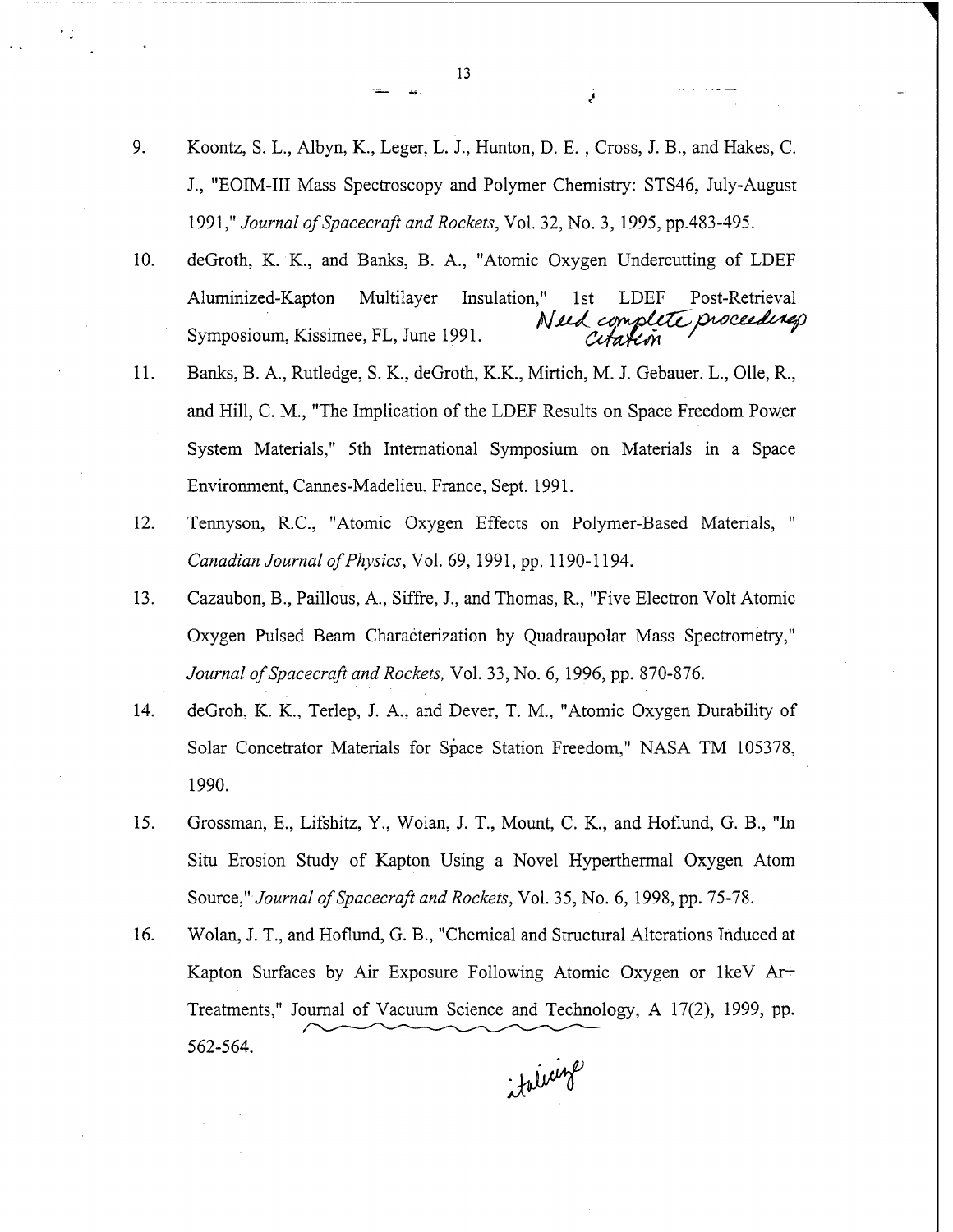- 17. Hoflund, G. B., and Weaver, J. F., "Performance Characteristics of a Hyperthermal Oxygen Atom Generator," *Measurement in Scienceand Technology,* Vol. 53, 1994, pp. 201-205.
- 18. (a) Mather, P. T., Jeon, H.G., Romo-Uribe, A., Haddad, T. S., Lichtenhan, J. D., "Mechanical Relaxation and Microstructure of Poly(norbornyl-POSS) Copolymers," *Macromolecules,* 1999, Vol. 32, pp. 1194;

(b) Lee, A. and Lichtenhan, J. D., "Viscoelatic Responses of Polyhedral Oligosilsesquioxane Reinforced Epoxy Systems," *Macromolecules,* 1996, 31, 4970;

(c) Haddad, T. S. and Lichtenhan, J. D., "Hybrid Organic-Inorganic Thermoplastics: Styrl-Based Polyhedral Oligomeric Silsesquioxane Polymers," *Macromolecules,* 1996, 29, 7302;

(d) Haddad, T. S. and Lichtenhan, J. D., "Hybrid Styryl-Based Polyhedral Oligomeric Silsesquioxane (POSS) Polymers," *Mat. Res. Soc. Symp. Proc,* 1996, 435, 25;

(e) Lichtenhan, J. D, Noel, C. J., Bolf, A. G. and Ruth, P. N., "Thermoplastic Hybrid Materials: Polyhedral Oligomeric Silsesquioxane (POSS) Reagents, Linear Polymers, and Blends," *Mat. Res. Soc. Symp. Proc,* 1996, 435, 3.

19. (a) Olsson, K., "An Improved Method to Prepare Octa-(aklylsilsesquioxanes) *(RSißOU," Arkiv For Kemi,* 1958, 13, 367;

(b) Strong, A. B., *Fundamentals of Composites Manufacturing: Materials, ^ Methods, and Applications;* Ploskona, C. A., Ed., Society of Manufacturing Engineers, Dearborn, Michigan, 1989.

(a) Taylor, G. H. and Wolf, T. M., "Oxygen Plasma Removal of Thin Polymer Films," *Polym. Eng & Sei,* 1980, 20, 1087;

was mal Frey france what

20.

naunas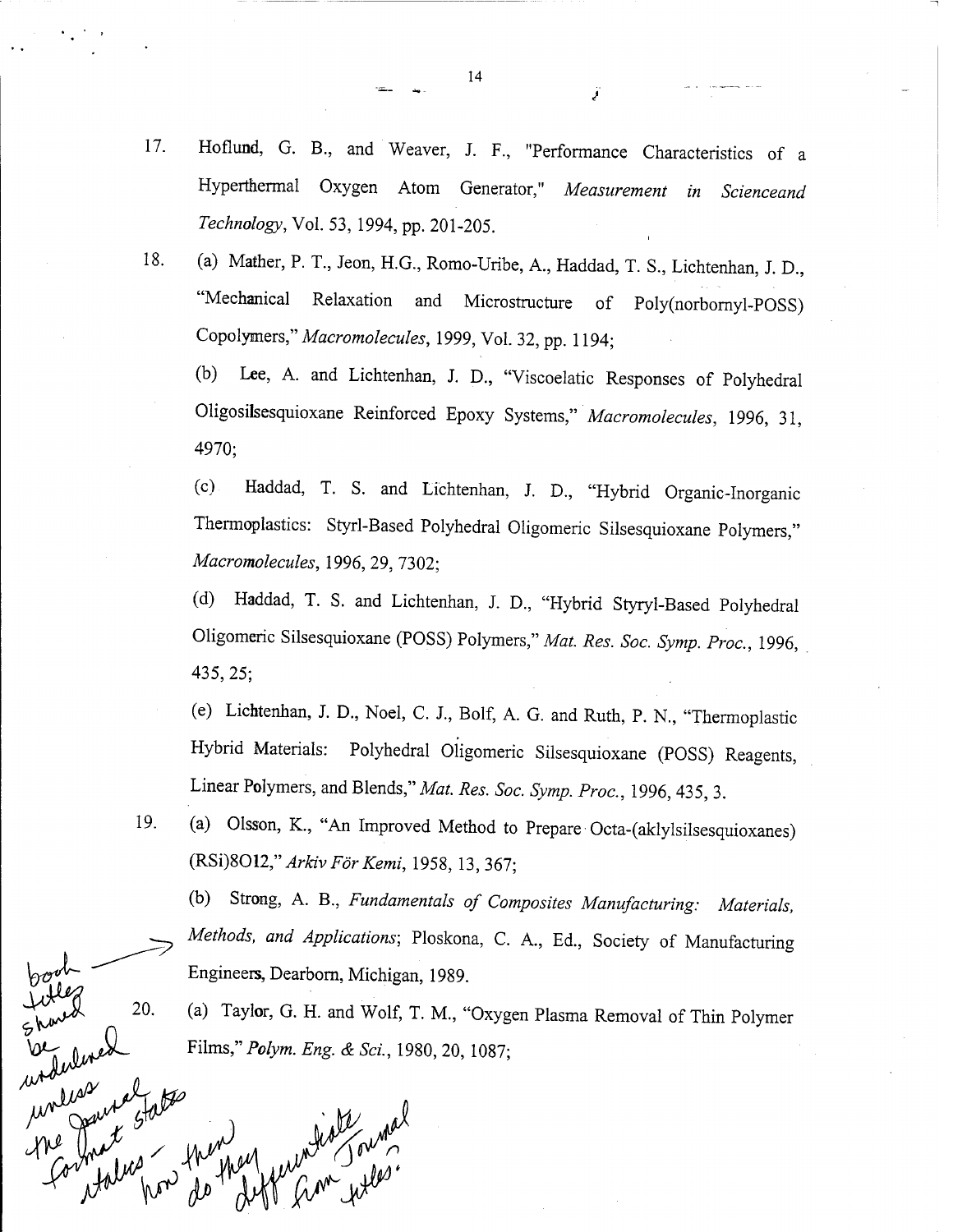(b) Cornell, J. W., Crivello, J. V. and Bi, D., "Effect of Low Earth Orbit Atomic Oxygen Exposure on Epoxy Functionalized Siloxanes," *J. App. Polym. Sei.,* 1995, 57, 1251.

- 21. Thorne, J. A. and Whipple, C. L., "Silicones in Outer Space," *The Effects of Space Environment on Materials,* Society of Aerospace Material and Process Engineers, North Hollywood, California, 1967, 2, 243.
- 22 Wolan, J. T., Mount, C. K., and Hoflund, G. B., "Chemical Reactions Induced by the Room-Temperature Interaction of Hyperthermal Atomic Hydrogen with the Native Oxide Layer on GaAs(OOl) Surfaces Studied by ISS and XPS," *Journal of Vacuum Science and Technology,* B, Vol. 16, 1998, pp. 1446-1449.
- 23. Epling, W. S., Mount C. K., and Hoflund, G. B., "Study of Polycrystalline Ni/Cr Alloy V. Hydrogen-Atom Exposure," *Thin Solid Films,* Vol. 304, 1997, pp. 273- 277. .
- 24. Hoflund, G. B., and Wolan, J. T., "Application of Novel O- and H-atom Sources in Molecular Beam Epitaxy," *Journal of Vacuum Science and Technology,* B, Vol. 16,1998, pp. 1446-1449.
- 25. Wolan, J. T., and Hoflund, G. B.,'"Chemical Reactions Induced by the Room-Temperature Interaction of Hyperthermal Atomic Hydrogen with the Native Oxide Layer on InP(lll) Surface Studies by ISS and XPS," *Journal of Vacuum Science and Technology,* A, Vol. 16, 1998, pp. 2546-2551.
- 26. Wolan, J. T., Mount, C. K., and Hoflund, G. B., "Room-Temperature Oxidation of a GaAs(OOl) Surface Induced by the Interaction of Hyperthermal Atomic Oxygen and Studied by X-ray Photoelectron Spectroscopy and Ion Scattering Spectroscopy," *Applied Physics Lettters,* Vol. 72, 1998, pp. 1469-1471.
- 27. Epling, W. S., Mount, C. K., Hoflund, G. B., and Young, V. Y., "Chemical Alteration of Thin Alumina Films on Aluminum During Hydrogen Atom Exposures," *Applied Surface Science,* Vol 126, 1998, pp. 235-239.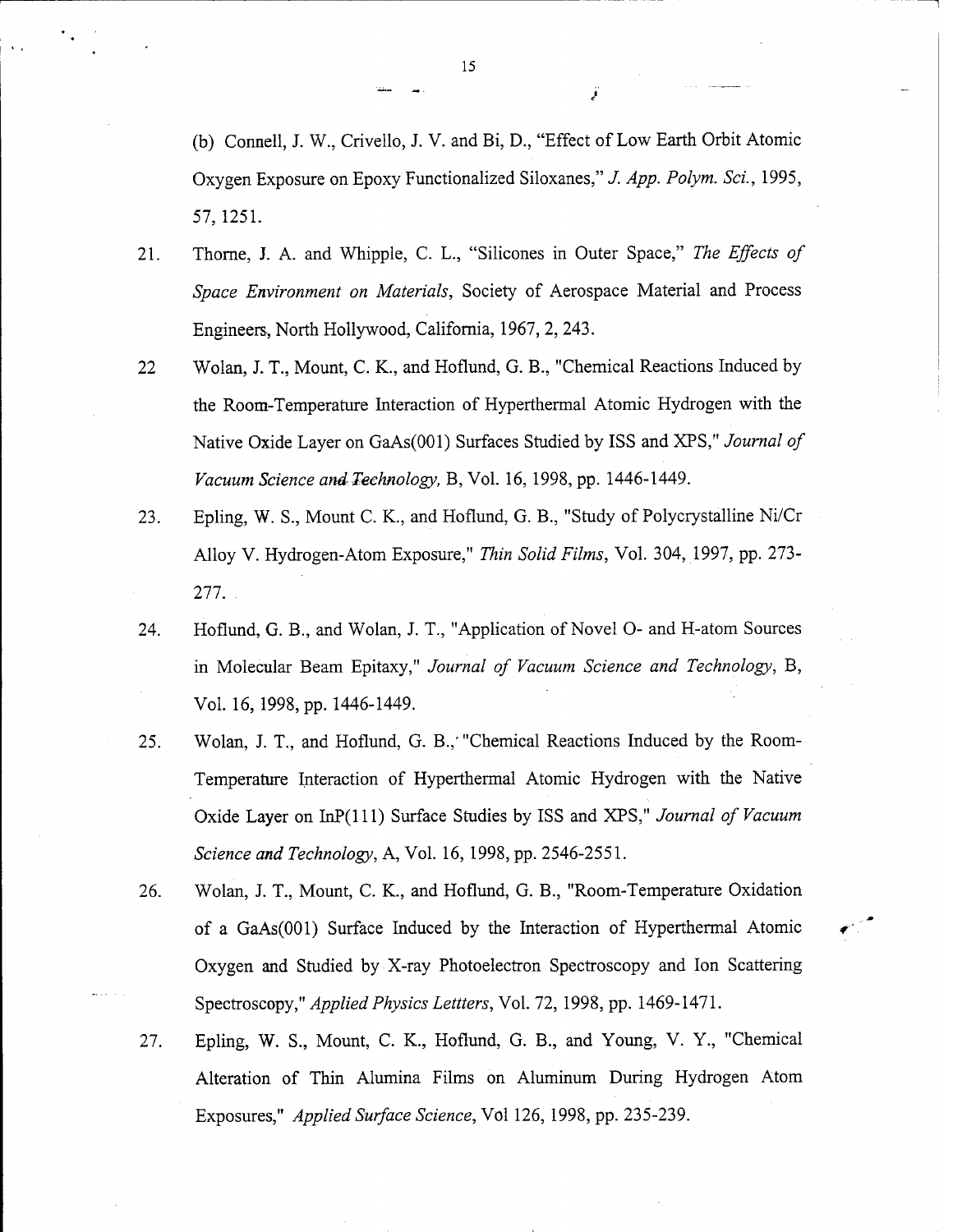- 28. Corallo, G. R., Hoflund, G. B. and Outlaw, R. A.," An Energy Resolved Electron Stimulated Desorption (ESD) Study of Oxygen-Exposed Ag(llO)," *Surface and Interface Analysis,* Vol. 12, 1988, pp. 185-190.
- 29. Lichtenhan, J. D., Feher, F., Gilman, J. W., Carter, J. and Vu, N., "Silsesquioxane-Siloxane Copolymers from Polyhedral Silsesquioxanes," *Macromolecules,* Vol. 26,1993, pp. 2141-2142.
- 30. Gilman, J. W., Schlitzer, D. S. and Lichtenhan, J. D., "Low Earth Orbit Resistant Siloxane Copolymers," Journal of Applied Polymer Science, Vol. 60, 1996, pp. 591-596.
- 31 Gilbert, R E., Cox, D. F., and Hoflund, G. B., "Computer-Interfaced Digital Pulse Counting Circuit," *Review of Scientific Instruments,* Vol. 53, 1982, pp. 1627- 1630.
- 32. Savitzky, A., and Golay, M. J. E., "Smoothing and Differentiation of Data by Simplified Least-Squares Procedures," *Analytical Chemistry,* Vol. 36, 1964, pp. 1627-1630.
- 33. Wagner, C. D., Riggs, W. M., Davis, L. E., Mouder, J. F., and Muilenberg, G. E. (eds.), *Handbook ofX-ray Photoelectron Spectroscopy,* Perkin-Elmer Corp., Eden Prairie, MN, 1979.
- 34. Beamson, G., and Briggs, D., *High Resolution XPS of Organic Polymers: The Scienta ESCA300 Database,* Wiley, Chichester, England, UK, 1992, pp. 268-269.
- 35. Moulder, J. F., Stickle, W. F., Sobol, P. E., and Bomben, K. D., *Handbook ofX*ray Photoelectron Spectroscopy, Physical Electronics Inc., Eden Prarie, MN, 1995.

Dour<br>Jules (WOW)

**16**

ÿ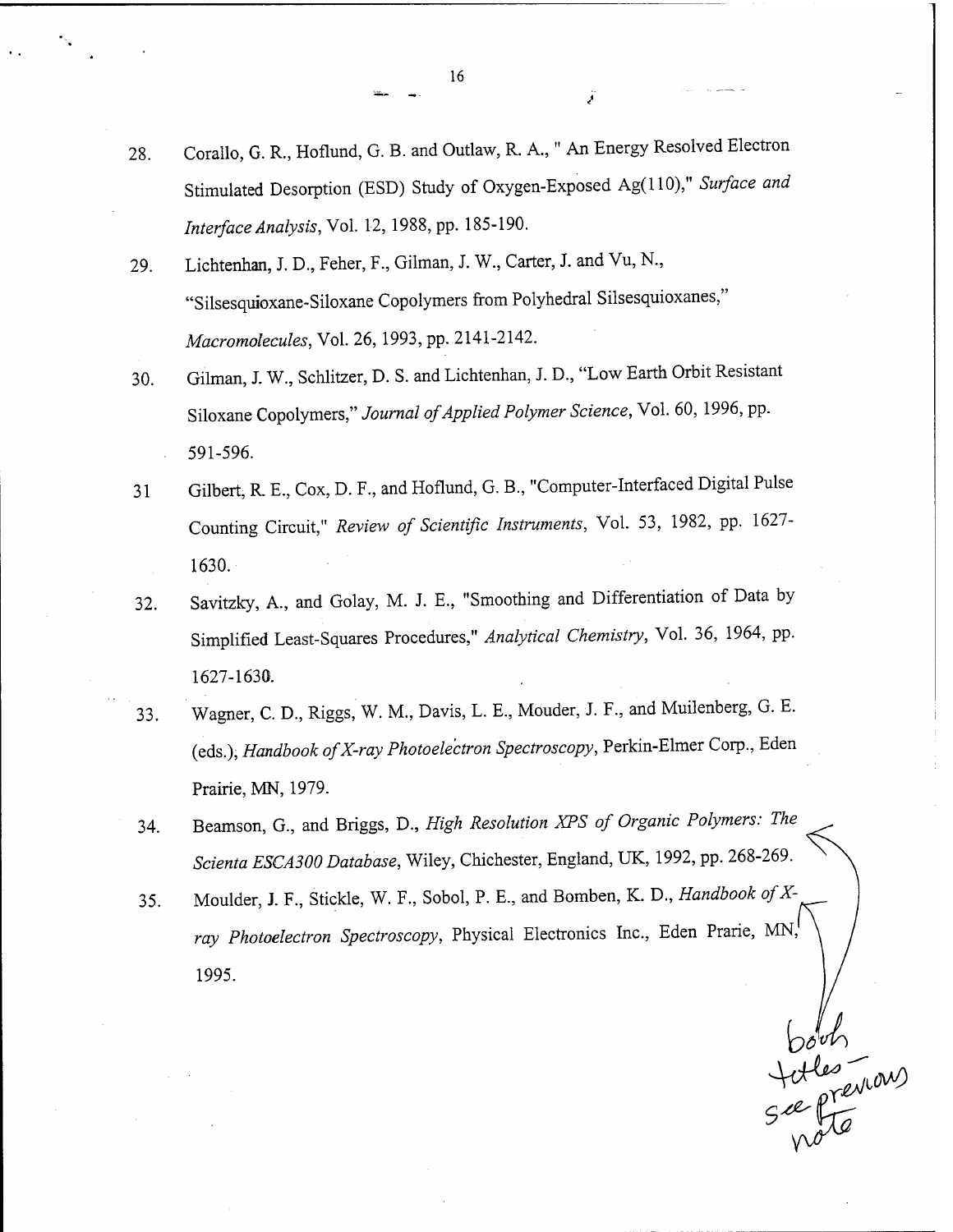**FIGURE CAPTIONS**

**Figure 1** Schematic diagram of the atom source.

- the POSS-PDMS **Figure** 2 Synthetic scheme for synthesis of (polydimethylsiloxane) copolymer used in this
- **Figure** 3 XPS survey spectra obtained from a solvent-cleaned, POSS-PDMS film after insertion into the vacuum system (a), after. 2 hr (b), 24 hr (c), and 63 hrs exposure to the hyperthermal O-atom flux (d), and 4.75 hr air exposure following the 63 hr O-atom exposure (e).
- **Figure 4** XPS C Is spectra obtained from a solvent-cleaned, POSS-PDMS film after insertion into the vacuum system (a), after 2 hr (b), 24 hr (c), and 63 hrs exposure to the hyperthermal O-atom flux (d), and 4.75 hr air exposure following the 63 hr O-atom exposure (e).
- **Figure** 5 XPS O Is spectra obtained from a solvent-cleaned, POSS-PDMS film after insertion into the vacuum system (a), after 2 hr (b), 24 hr (c), and 63 hrs exposure to the hyperthermal O-atom flux (d), and 4.75 hr air exposure following the 63 hr O-atom exposure (e).

**Figure 6** XPS Si 2p spectra obtained from a solvent-cleaned, POSS-PDMS film after insertion into the vacuum system (a), after 2 hr (b), 24 hr (c), and 63 hrs exposure to the hyperthermal O-atom flux (d), and 4.75 hr air exposure following the 63 hr O-atom exposure (e).

Where ?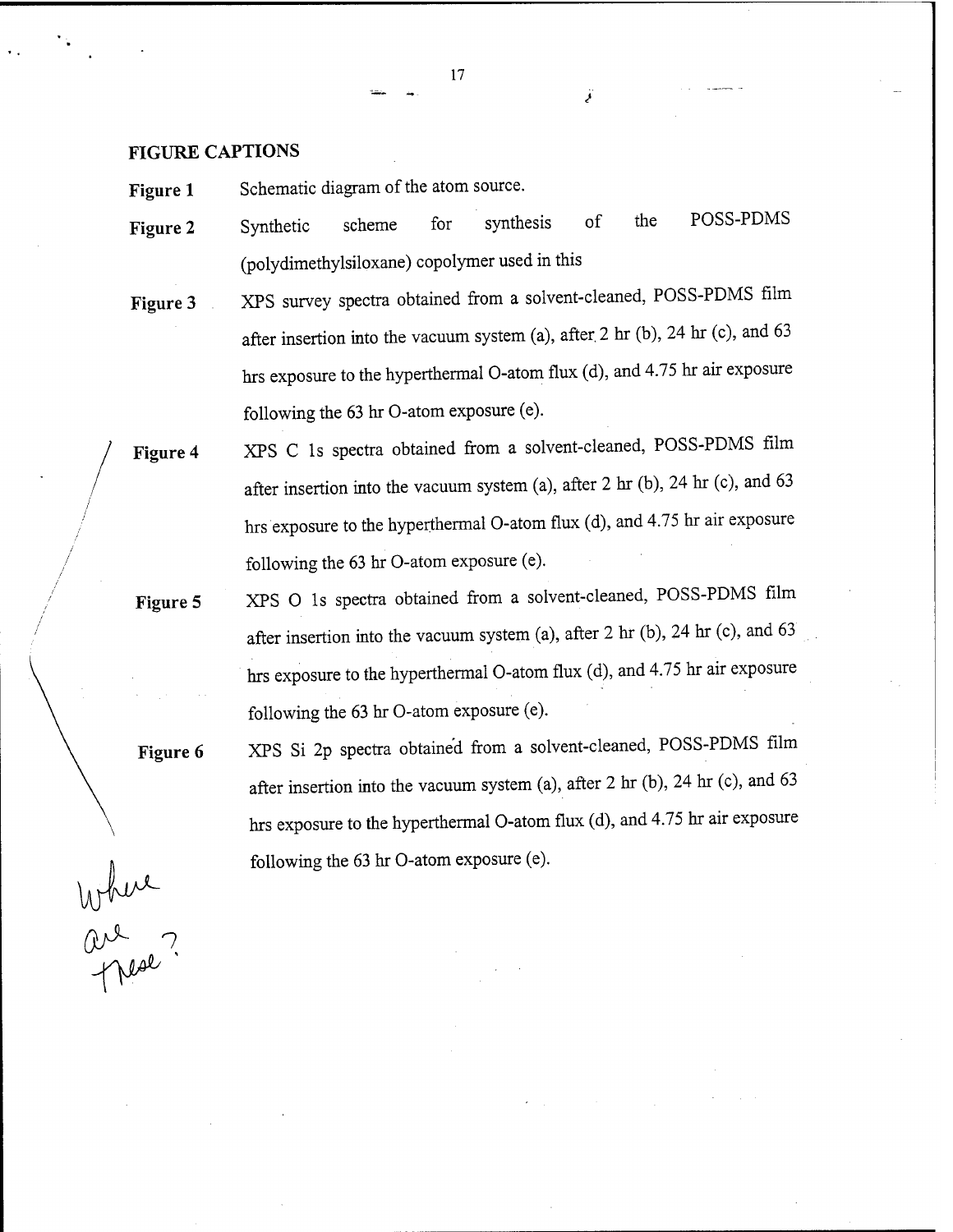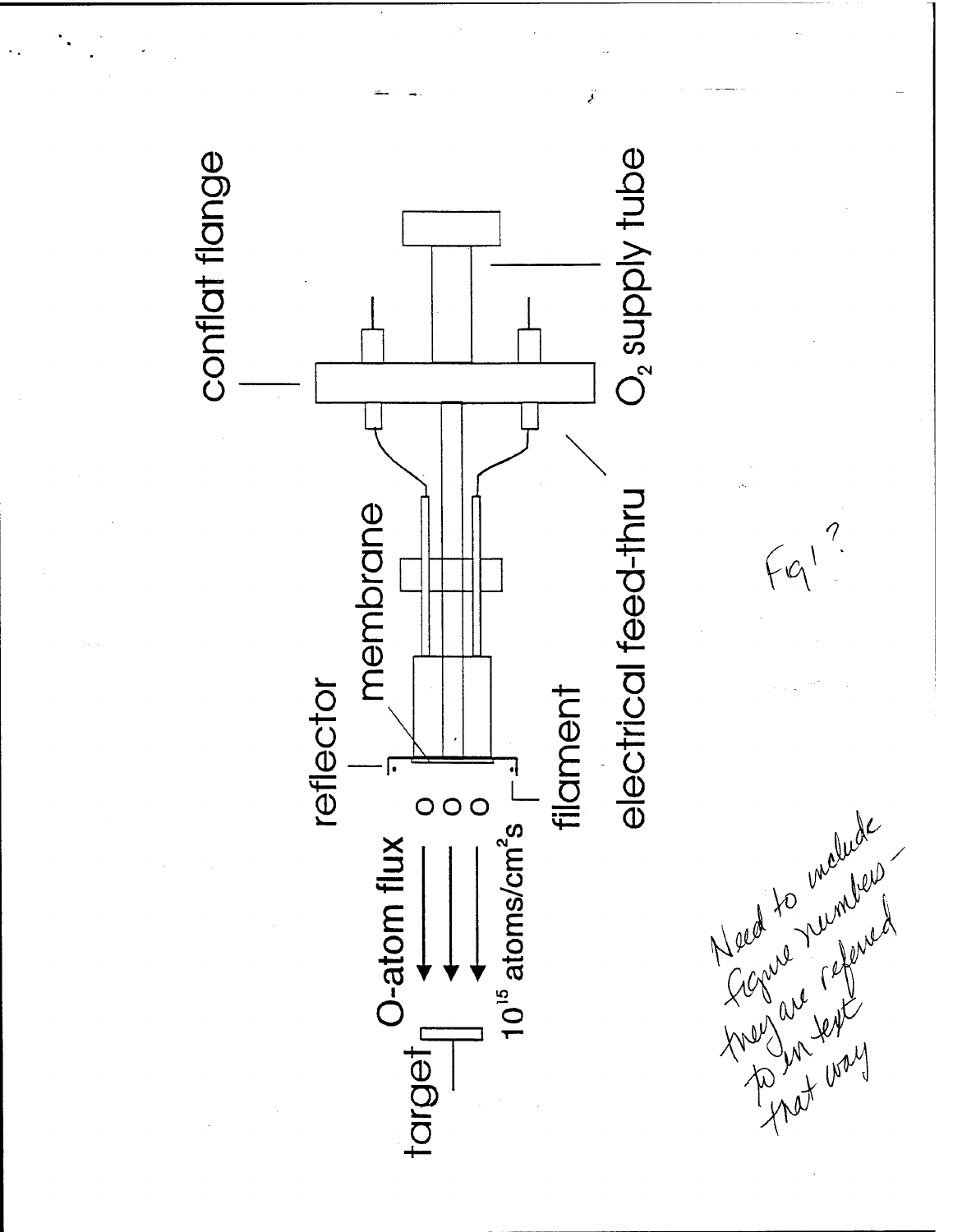

Me

 $\mathsf{\mathring{M}}\mathsf{e}$ 

 $F_{10}$ 



ÿ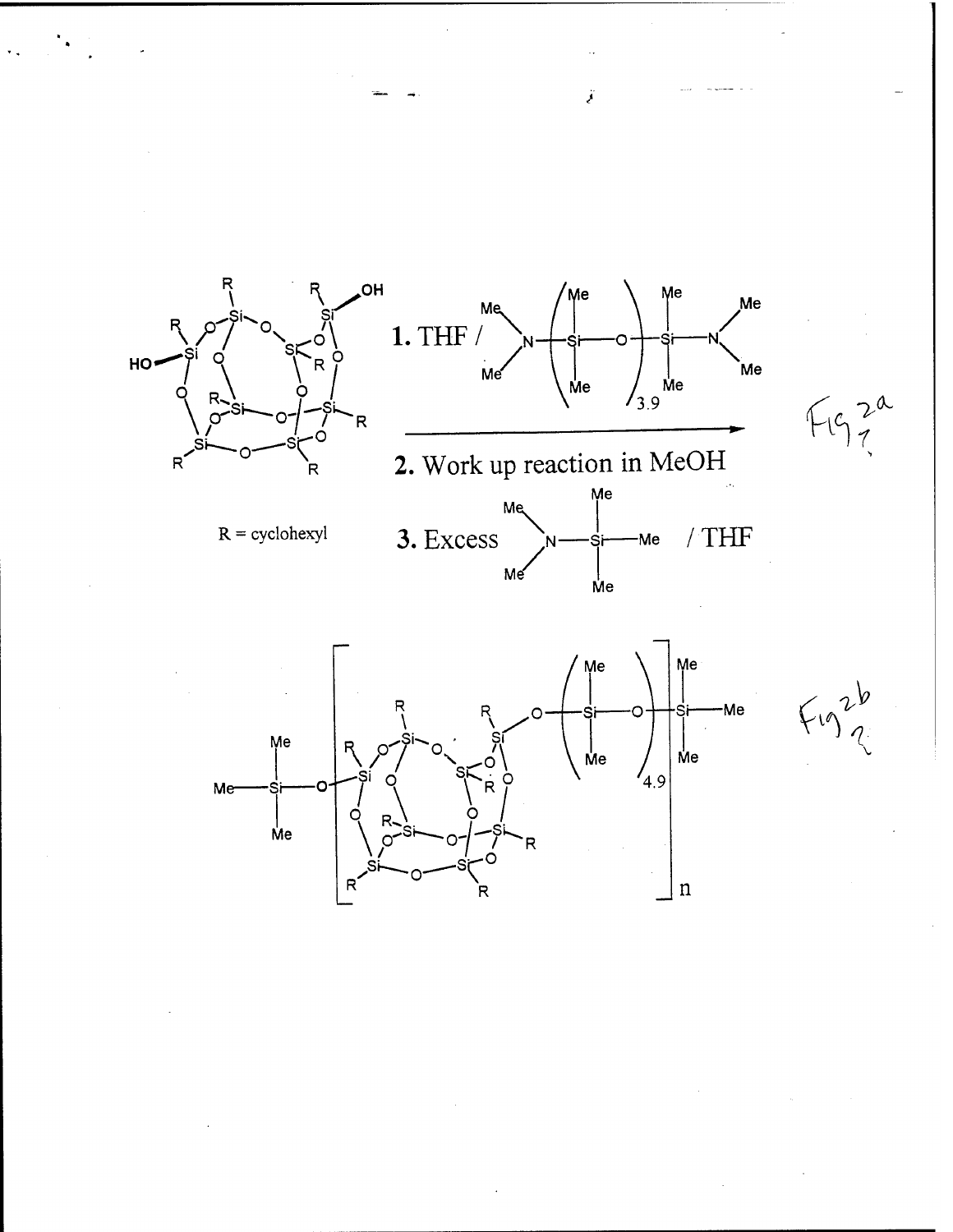ÿ **XPS Survey**  $C<sub>1s</sub>$  $O$ <sub>1s</sub> O KVV  $(a)$ Si 2p Si 2s  $(b)$ O 2s  $(c)$  $\underline{\text{(d)}}$  $(e)$ 1 1 1 1 1  $1111$ 100 300 labels  $\boldsymbol{0}$ 500 700 900 **Binding Energy (eV)** 

# N(E) (arbitrary units)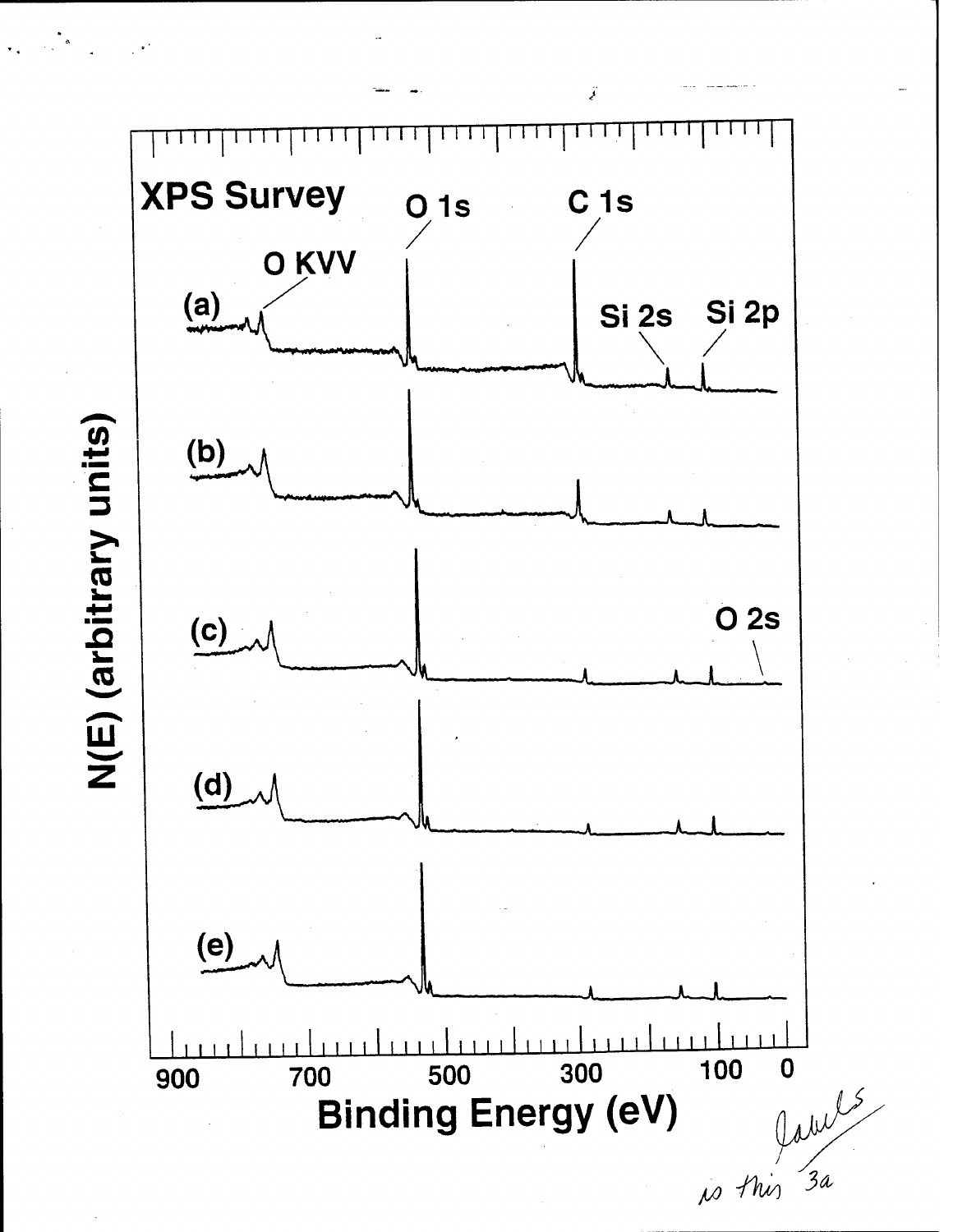N(E) (arbitrary units)



Ï

 $3b$ ?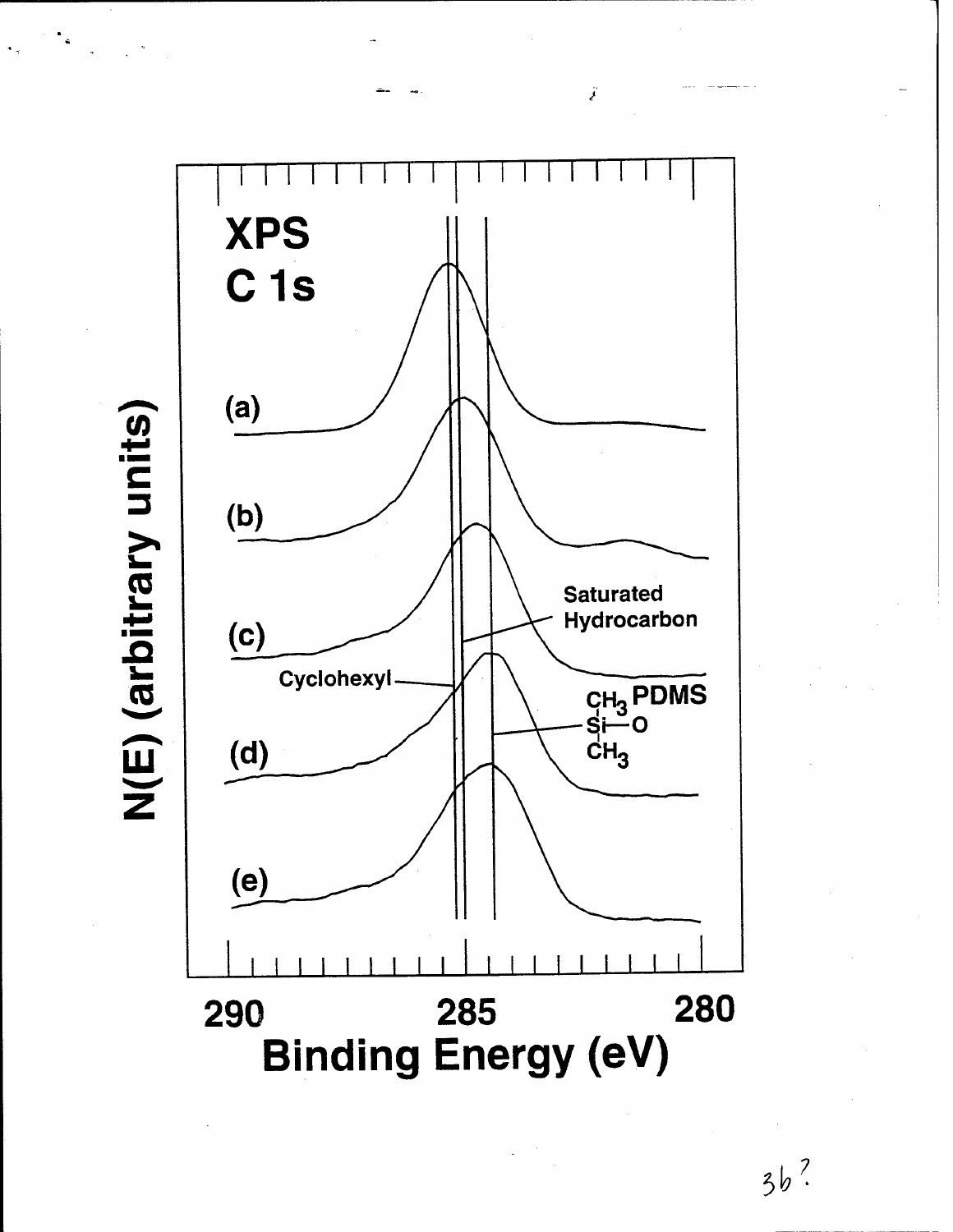N(E) (arbitrary units)



ÿ